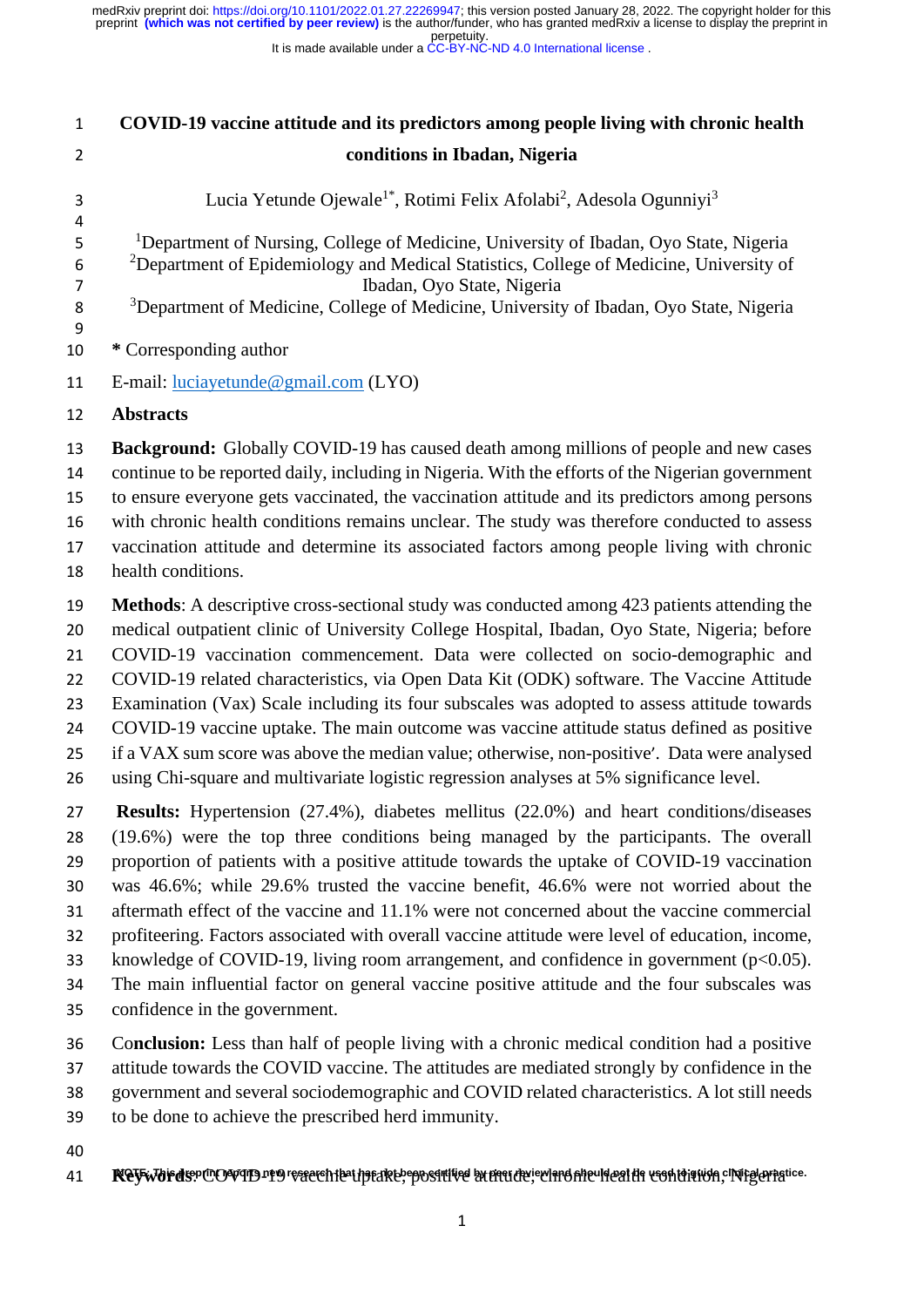## Introduction

 The impact of the COVID-19 pandemic on social, economic and political life is unprecedented. Lockdown was effected in several countries to guarantee limited contact between individuals and to ensure that citizens observed social distancing, which admissibly had helped curtail virus transmission [1]. However, a huge economic price was paid as many countries suffered economic losses [2]. This led to easing the lockdown which soon resulted in an increase in COVID 19 infection and mortality[3]. The health system has not been able to effectively cater for the needs of those suffering from Acute Respiratory Distress (ARD) and SARS COVID– 2 pneumonias, most especially in Africa [4]. These negative effects led to efforts to prevent further transmission through the development of vaccines. Vaccine development is seen as crucial to ending the pandemic, [5]. As of late February 2021, COVID-19 vaccines were already available and were being administered to people mostly in high-income countries like the United Kingdom, United States, Canada, China, among others,[6]. In line with this and the effort by the World Health Organisation to ensure that the vaccines get to low- and middle- income countries, there is a need to ensure that it is well received by the general population, particularly those with chronic conditions.

 Nonetheless, vaccine availability does not necessarily translate to the uptake. It has been suggested that apart from prioritizing vaccine administration, other important factors that would affect vaccine distribution include the capability of the health system in ensuring that the vaccines are made available for people at high risk and the willingness of the people to be vaccinated, [7]. Despite the fatality of COVID-19 and the purported success in developing vaccines, a sceptical attitude continues to trail vaccination in many countries of the world, including developed countries. This phenomenon, sometimes referred to as 'vaccine hesitancy, has been reported in many countries largely due to vaccine disinformation [8,9]. Latkin et al. (2021) reported that 40.9% of adults in the US mistrusted the vaccine while 16% of adults in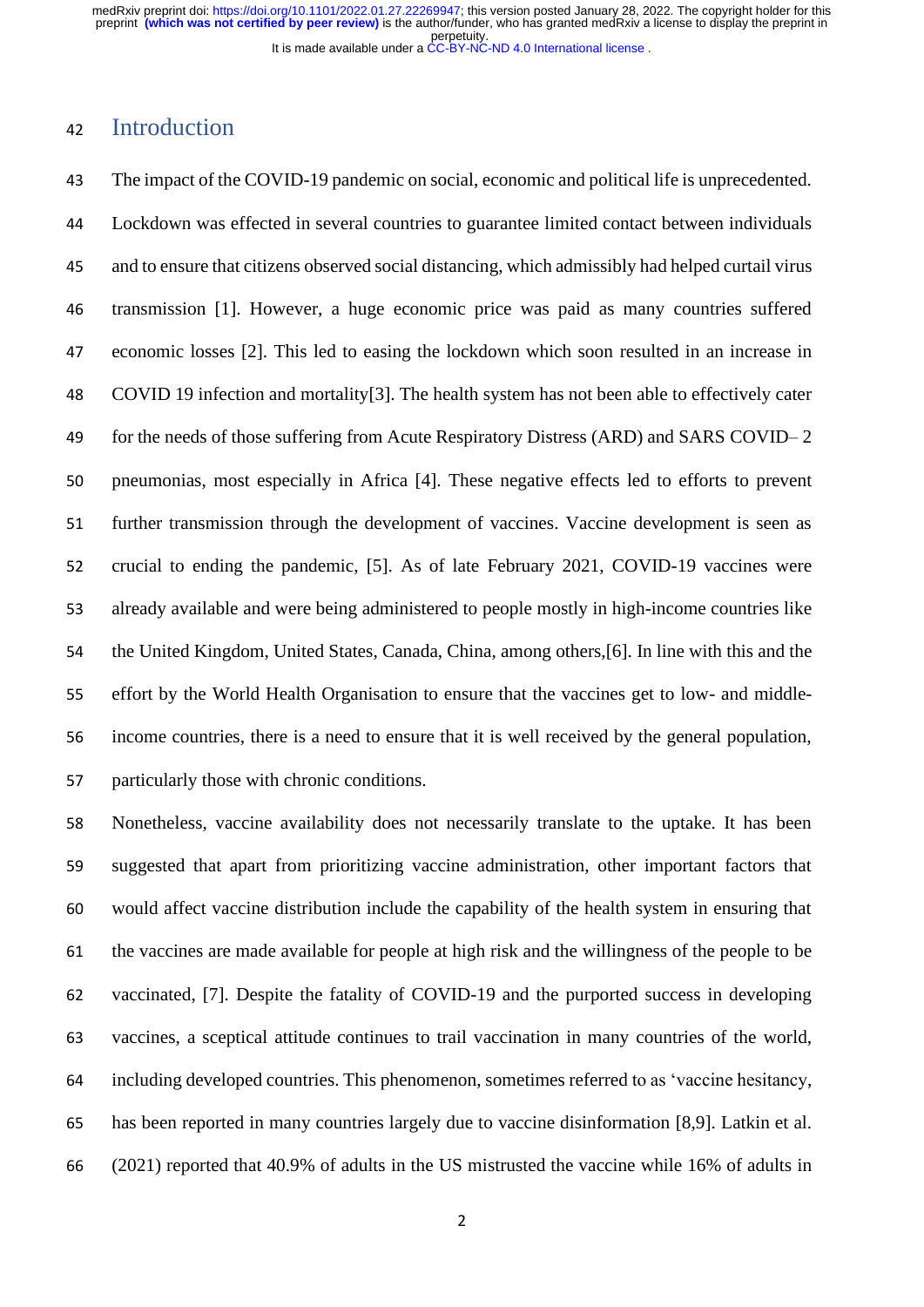the UK had a high level of mistrust, towards the vaccine, [10]. Also, 69% of adult participants were willing to get vaccinated in a study among over 2000 adults in US [11]. The proportion of people intending to get vaccinated is similar to that reported among about a thousand Hong Kong nurses, [1].

 It was opined that the proportion of vaccinated people should be greater than two-thirds to achieve 'herd' OR public immunity, [1]. Literature has shown that reasons for unwillingness to vaccinate, mistrust of vaccines and poor vaccine intention include low socioeconomic status, lower education, older age, concerns about the unforeseen side effects, mistrust of Government, and poor adherence to COVID-19 prevention guidelines, [1,5,10].

 Addressing the aforementioned factors may promote a positive attitude and high intention to be vaccinated. Besides, COVID-19 vaccine recommendation by health care providers was a positive mediating factor towards its uptake among US adults, [11]. Adequate understanding of clients by health care professionals is thus crucial before they can effectively communicate the need for vaccines [12]. Nurses, physicians and other health care workers can thus effectively improve the attitude and uptake of the vaccine among their clients.

 Generally, the population at higher risk of death or complications should be vaccinated first due to inadequate supply of COVID-19 vaccine. Many countries have therefore adopted the WHO vaccination guideline of prioritizing people at higher risk of mortality from the disease including older adults and those with chronic conditions like diabetes and chronic kidney disease [13].

 Specifically, adults with chronic condition are more likely to be hospitalized due to COVID- 19 infection compared to healthy individuals in a study conducted in the United States, [14]. For example, having diabetes increases the risk of developing COVID-19 as well as increases the risk of dying from COVID-19 complications [15]. Studies in Africa including Nigeria have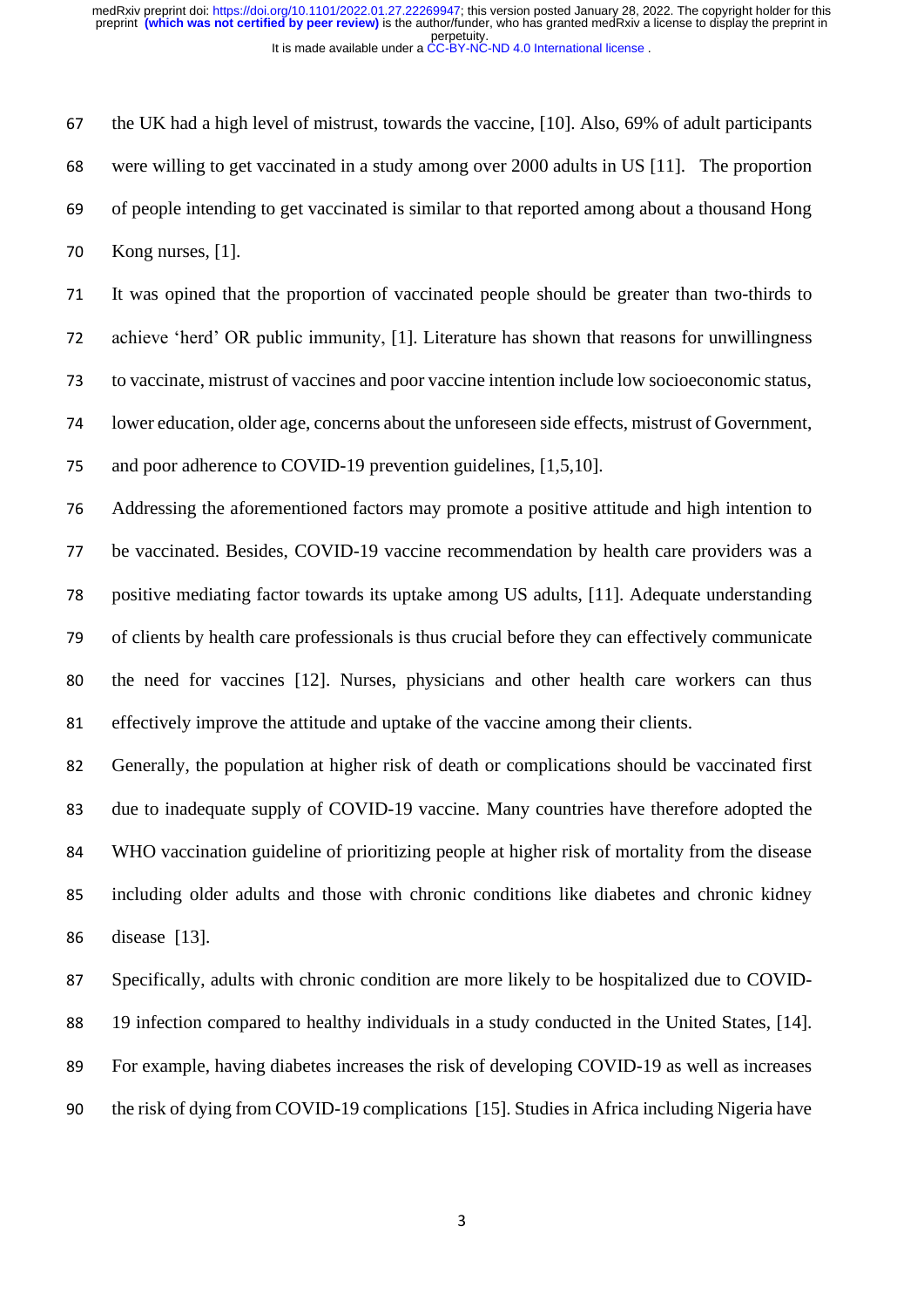also corroborated the claim that people who have co-morbidities such as diabetes and hypertension are more likely to suffer fatality from COVID-19 infection, [16].

 Apart from the vulnerability of people with chronic conditions being reported, the patients themselves are aware of this fact. In a study conducted among Ethiopian living with diabetes and hypertension. many (79%) participants felt that they were more susceptible to COVID-19 death, yet only 10% were involved in a good level of COVID-19 prevention measures, [17]. The poor attitude towards COVID-19 prevention could be carried over to the reception of the vaccine. Hence, the need to assess vaccination attitude.

 Many studies have examined the COVID-19 vaccination attitude but few of such were conducted in Nigeria. The attitude towards vaccination and its associated factors may differ considerably in Nigeria. Moreover, most studies have focused on the general population, whereas there is a need to ascertain the attitude of people with chronic diseases including diabetes, hypertension and chronic kidney disease towards vaccination since they are among the high priority group that need to get vaccinated. Against this background, the study aimed at assessing COVID-19 vaccine attitude among persons living with chronic health conditions, receiving treatment in University College Hospital Ibadan, Nigeria, and to determine its associated factors

Materials and Methods

## The study design and setting

 A cross-sectional study on attitude and intention to COVID-19 vaccine uptake among People Living with Chronic Health Conditions in Ibadan, Nigeria was conducted between March and April 2021. This study is part of a larger study on 'Covid-19 Vaccine: Attitude, Intention to Vaccinate, Mediating Factors and Interventions towards a Positive Attitudes among People with Chronic Conditions in Ibadan' The present study was conducted at the Medical Outpatient Clinic of the University College Hospital (UCH), Ibadan, Nigeria. Eligible consenting patients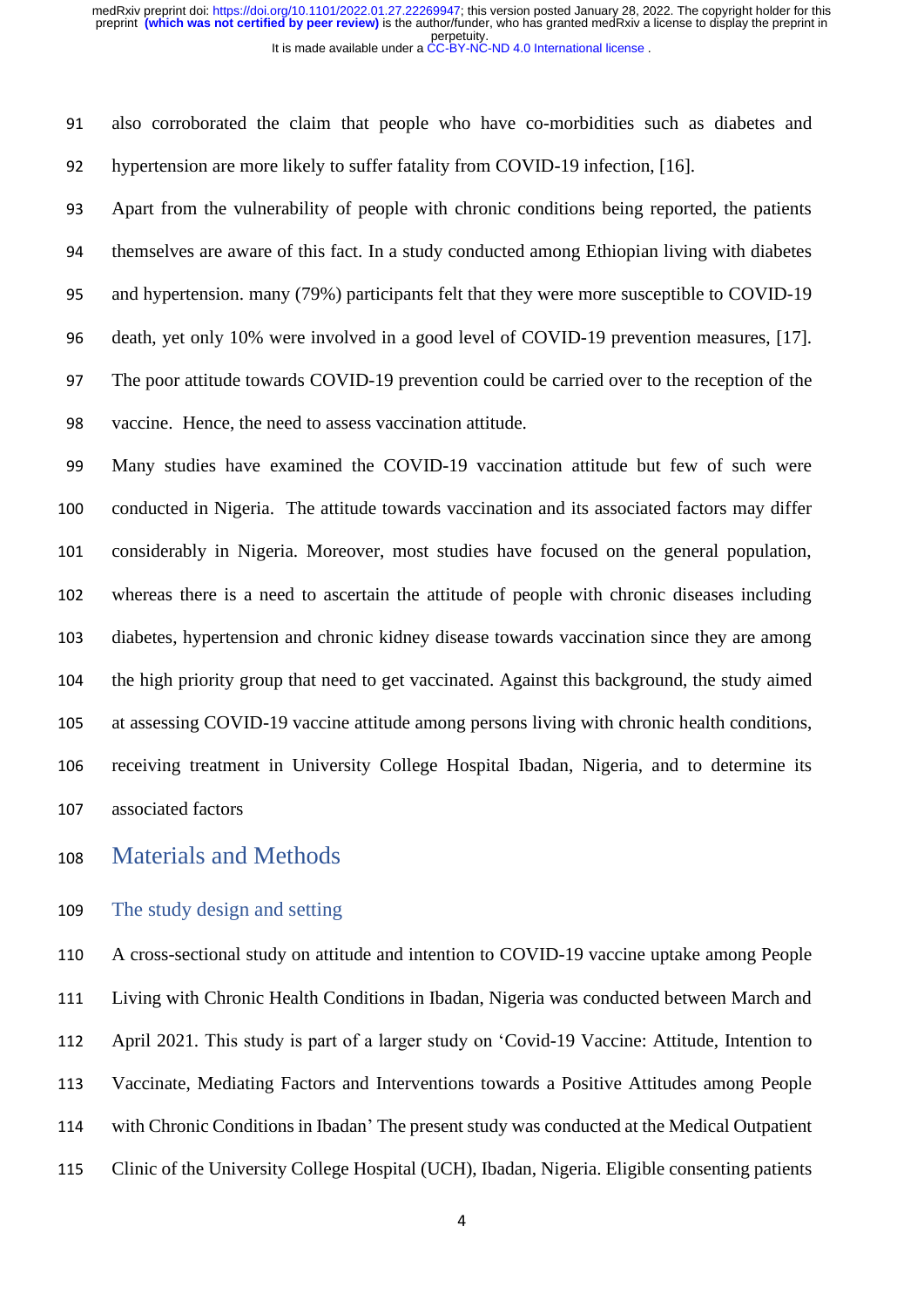were referred to participate by Counselors after routine patients' education sessions during which information about the study was provided to all clinic attendees. On average, 20 participants were expected on each clinic day for the two months of data collection.

119 Sample size determination and sampling strategy

 Based on the assumptions of a 50% prevalence of positive attitude towards the uptake of COVID-19 vaccination among the patients and a 5% desired level of precision, the required minimum sample size was estimated. A total of 423 sample size was estimated for the study after adjusting for a 10% non-response rate. At every clinic visit, eligible consenting participants were selected using a simple random sampling (balloting approach). Daily attendance register at the Record section of the clinic served as the sampling frame. There were 20 "yes" of the total prepared secret ballot-papers, labelled "yes" or "no" for eligible patients who registered on a clinic day. Patient who selected a "yes" was enrolled into the study after written informed consent was obtained, while excluding patient who was very ill and cognitively impaired.

#### Data collection

 Data collection took place before the vaccination of the general population commenced in Nigeria. Data was collected on socio-demographic variables and COVID-19 related characteristics among the patients by trained research assistants. The interviewers who were postgraduate students in the College of Medicine were trained at a one-day workshop. During the training, they got general orientation about the study objectives, interviewing skills and health research ethics. Each question item was explained as well as how to record the responses. A questionnaire consisting of three (3) sections was used for data collection. The first section consisted of sociodemographic data and predictors of vaccination attitude, based on a literature search. Items included were gender, age, socioeconomic status using the wealth index, [18],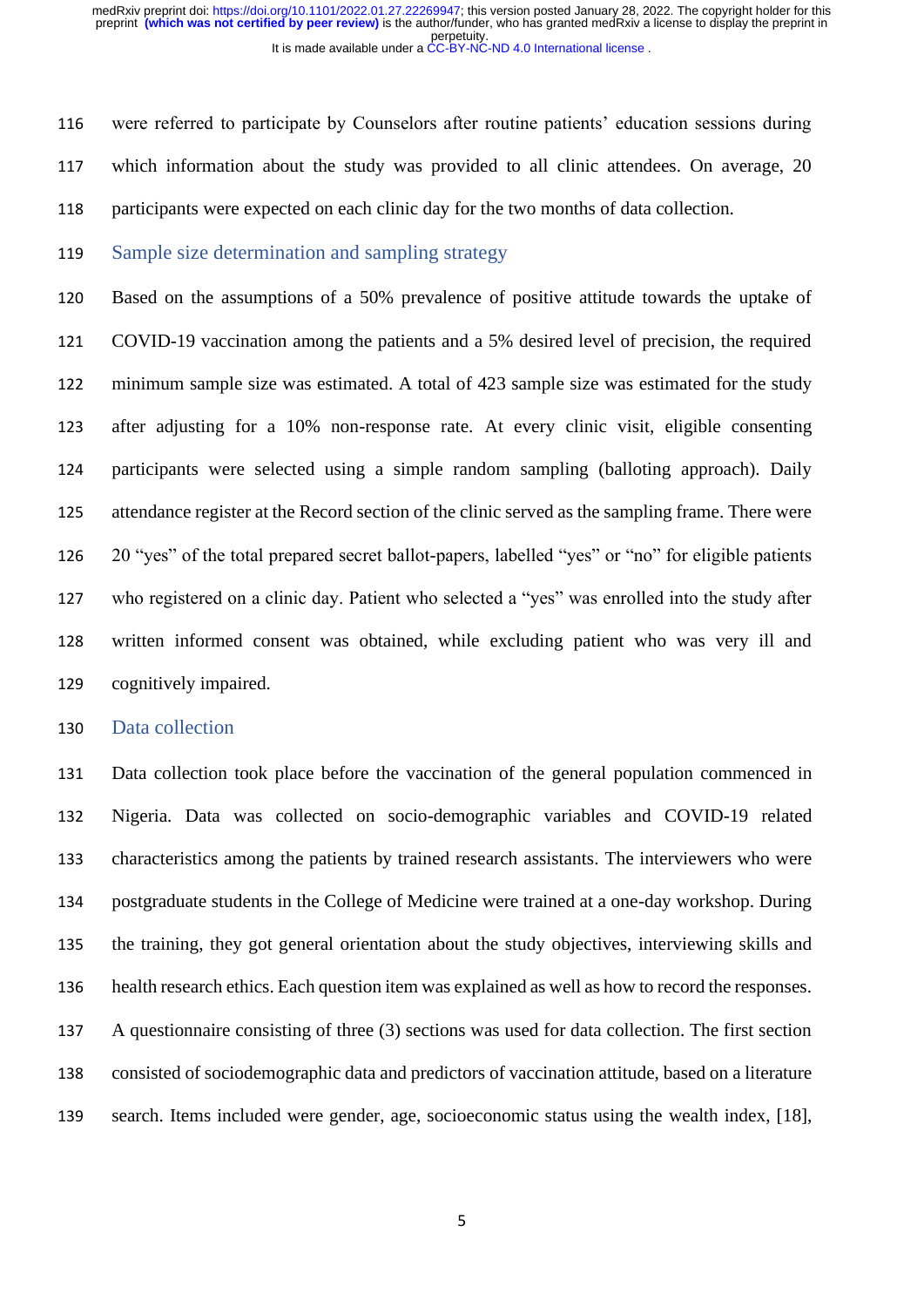employment classification, history of children's vaccination, daily exposure to news, and self-rated adherence to the COVID-19 guidelines, among others.

 The second section was made up of the Vaccine Attitude Examination (Vax) Scale. The VAX scale is an easy to use made up of 12-item questions [19]. The scale consisted of four subscales which provide information on individuals with vaccination resistance. The subscales are: 1) mistrust of vaccine benefit, (2) worries about unforeseen future effects, (3) concerns about commercial profiteering, and (4) preference for natural immunity. A sufficient convergent validity and internal reliability (Cronbach's alphas = 0.77-0.93) had been established for all four subscales, (19); Wood, Smith, Miller, & O'Carroll, 2019). The scale is rated on a six-point Likert scale (very strongly disagree (coded as 0), …, very strongly agree (coded as 5)). With a maximum possible score of 60, the overall score was dichotomized using the median value as a cut off value

 The last section was made up of questions to ascertain contextual influences on COVID-19 vaccine attitude. It was made up of 16 items with three main options: 'Yes/No/Not sure'

Data processing and analysis

 The analysis started with data cleaning to ensure completeness and consistency. The main outcome variable was a positive attitude towards the uptake of the COVID-19 vaccine. The response to the attitude questions was summed together to generate an attitude score ranging from 0 to 60. Similar scores (ranged 0-15 scores) were generated for each of the four subscales of attitude towards COVID-19 vaccine uptake. Having confirmed the nonnormality of the 160 outcome variable including its subscales' scores using the Shapiro Wilk normality test ( $p$  < 0.05), an overall score above the median value was coded "1" as positive attitude; otherwise, coded "0" as non-positive(20). Independent variables considered were socio-demographics, contextual and COVID-19 related characteristics, see Table 1.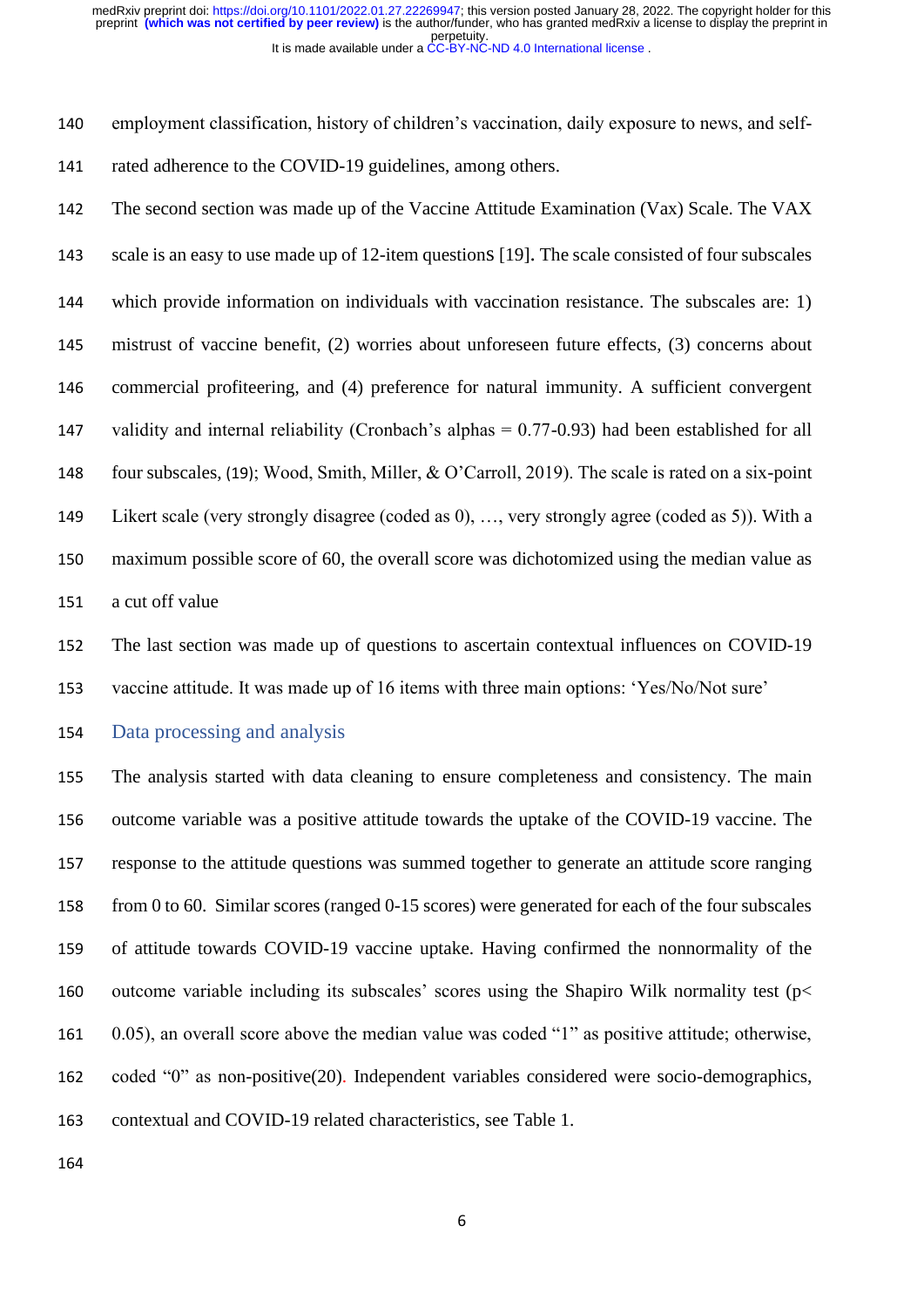It is made available under a [CC-BY-NC-ND 4.0 International license](http://creativecommons.org/licenses/by-nc-nd/4.0/) .

| <b>Characteristics</b>       | <b>Description</b>                                                                                                      |
|------------------------------|-------------------------------------------------------------------------------------------------------------------------|
| Age                          | Patient's age (in years) categorised as: <30, 30-49, 50-64, $\geq$ 65 years                                             |
| Sex.                         | Sex of the patient (male or female)                                                                                     |
| Ethnicity                    | Patient ethnicity (Yoruba, others)                                                                                      |
| Religion                     | The religion of patients is grouped into two: Christianity, Islam                                                       |
| Marital                      | Patient marital status: Never married, married                                                                          |
| Employment                   | Patient employment status: skilled, unskilled                                                                           |
| Education                    | Patient highest level of educational attainment categorised as no formal, primary,<br>secondary, higher                 |
| Income                       | Patient monthly income (in Naira) categorised as: $\langle 30,000, 30,000-49,999, 50,000-$<br>99,999, ≥100,000, unknown |
| Assets own                   | Patient total asset grouped into single (only one asset declared) or multiple (two or more<br>assets declared)          |
| Media exposure               | Exposure to media is grouped into not exposed and exposed.                                                              |
| Cooking fuel                 | Type of cooking fuel categorised as clean and unclean                                                                   |
| Drinking water source        | Source of drinking water grouped as improved and unimproved                                                             |
| Toilet facility              | Household toilet facilities: improved; unimproved                                                                       |
| Waste disposal               | Waste disposal practice: hygienic; unhygienic                                                                           |
| No of rooms                  | Residential house number of rooms categorised as $1-2$ , $2-4$ , $>4$                                                   |
| No of persons                | Number of persons living in a house categorised as $1-2$ , $2-4$ , $4-6$ , $>6$                                         |
| Health condition<br>COVID-19 | Patient health challenges grouped as single or multiple diseases                                                        |
| knowledge                    | Rated level of COVID-19 knowledge grouped into poor and good                                                            |
| Adherence level              | Adherence to the COVID-19 guideline: poor, better                                                                       |
| Full child vaccination       | Participant's children were full vaccination: complete and incomplete/none                                              |
| Conf in govt                 | Patient rated level of confidence in government in handling pandemic: undecided, low,<br>high                           |
| Conf in health prof          | Patient rated level of confidence in health care professionals: undecided, low, high                                    |

#### 165 **Table 1**. Definitions of independent variables

166

 Descriptive statistics such as percentages were used to report the frequency distribution and prevalence of the overall positive attitude towards the uptake of the COVID-19 vaccine, including its four subscales, by the independent characteristics. Chi-squared and Fisher exact tests (where applicable) were performed to assess the individual association of selected background characteristics with the positive attitude towards COVID-19 vaccine uptake in 172 each of the subscales. All factors significantly  $(p<0.25)$  associated with a positive attitude towards COVID-19 vaccination at the bivariate level were thereafter included at the multivariate stage. The logistic regression was used to determine the influence of selected background characteristics on the positive attitude towards COVID-19 vaccine uptake. The adjusted odds ratios (aORs) including their 95% confidence intervals (CIs) and/or p-values are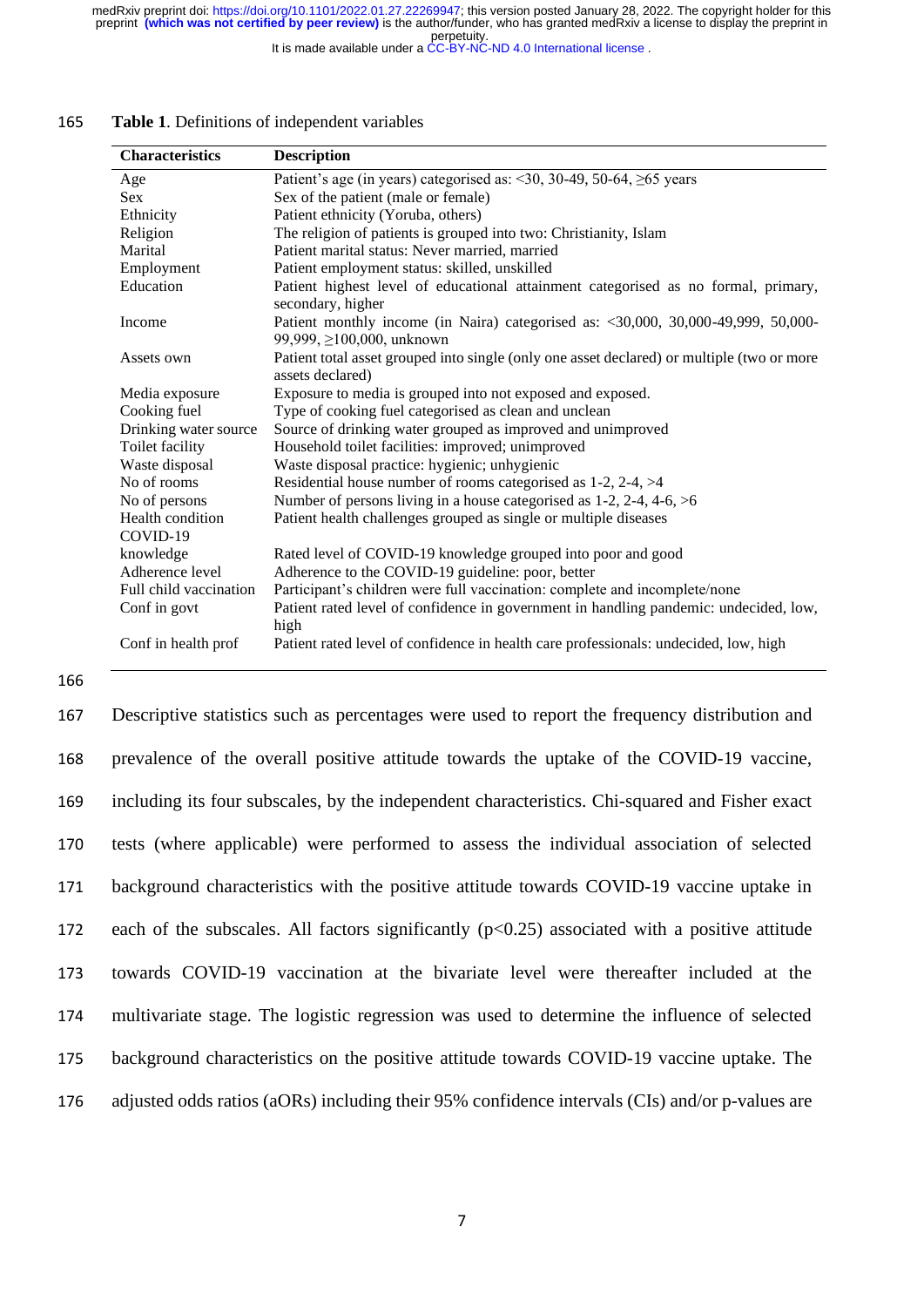reported. Data management and analysis were conducted using Stata version 14.0 statistical software at a 5% level of significance.

#### Ethical Approval

 The University of Ibadan/University College Hospital Institutional Review Committee approved the survey protocol with approval number UI/EC/21/0065. Participants gave informed consent and were briefed of their freedom to withdraw from the interview at any point, before data collection. Every tenet of the Helsinki declaration and other ethical requirements were strictly complied with throughout the study. No identifying information was collected from participants and study questionnaires were accessible to only investigators and authorised research staff.

## Results

### Participants' characteristics

 The participants' mean age was 54.3 (standard deviation [SD]: 16.3) years. Most participants were aged 50-64 years (35.7%), women (58.2%) and Yoruba (91.3%). Only about 8.0% of respondents earned less than the national minimum wage and 8.5% had no formal education. Most participants reported single health conditions (88.7%) (Table 2). Hypertension (n=116; 27.4%), diabetes mellitus (n=93; 22.0%) and heart conditions/diseases (n=83; 19.6%) were the top three conditions being managed by the patients (see Fig 1).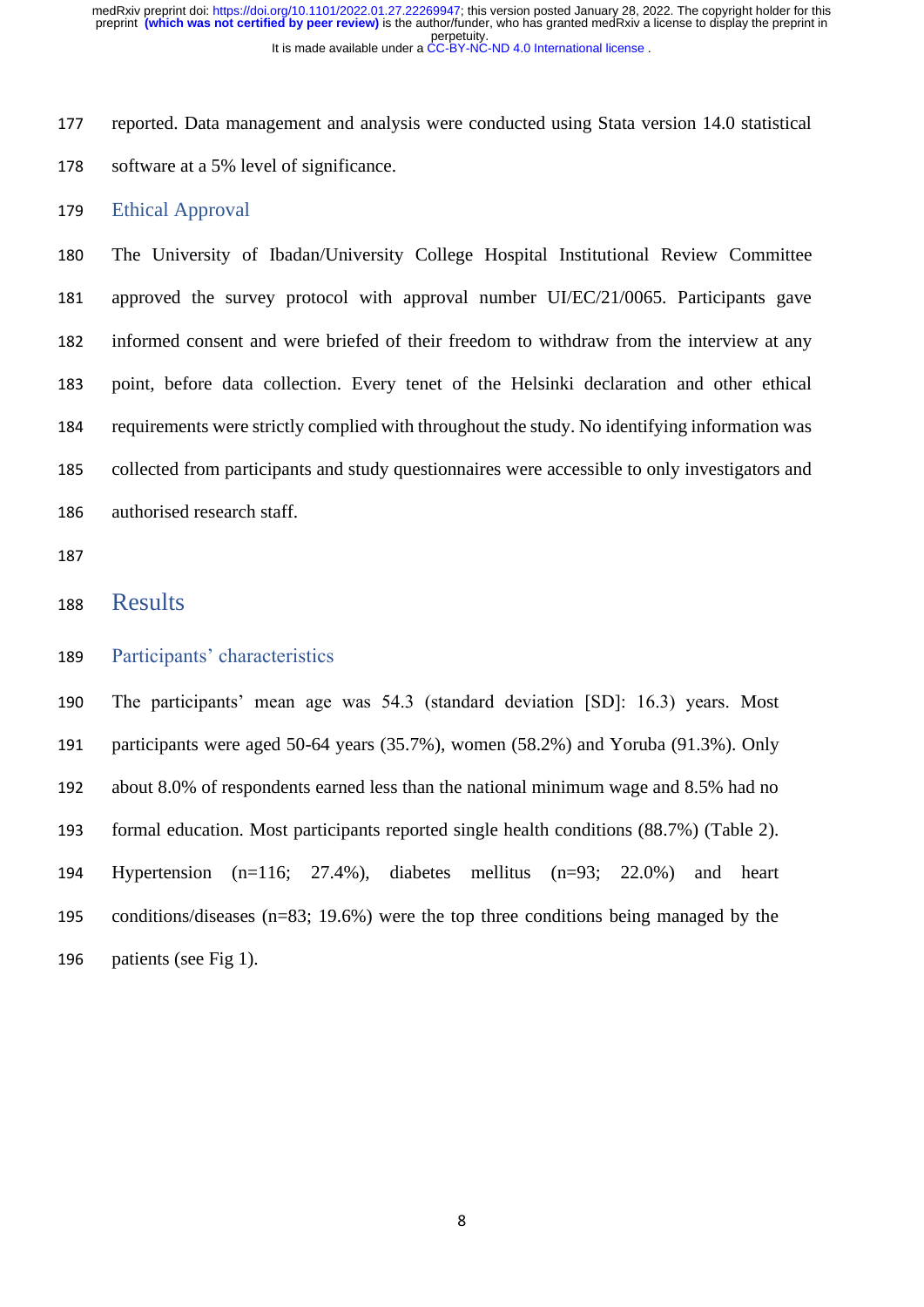

197

198 Fig 1 Percentages distribution of participants' chronic health conditions (multiple response) 199

200 As shown in Table 3, majority (84.9%) of the participants rated their COVID-19 201 knowledge high while several (59.3%) had a poor adherence to the COVID-19 prevention 202 protocol. Just over half (52%) had a high confidence in the government while a greater 203 percentage had high confidence in health care workers.

 Table 4 shows that the proportion of positive attitude towards COVID-19 vaccine uptake increased with increasing respondents' age and levels of confidence in government handling the pandemic, in each of the subscales as well as the overall. Overall, less than half of the respondents (46.6%) had a positive attitude towards the uptake of the COVID- 19 vaccine. Almost an equivalent proportion of participants had a positive attitude relating to COVID-19 vaccination against worries about unforeseen future effects (46.6%) and preferences for natural immunity (45.9%); 29.6 % against mistrust of vaccine benefit and 211 11.1% concerned about commercial profiteering.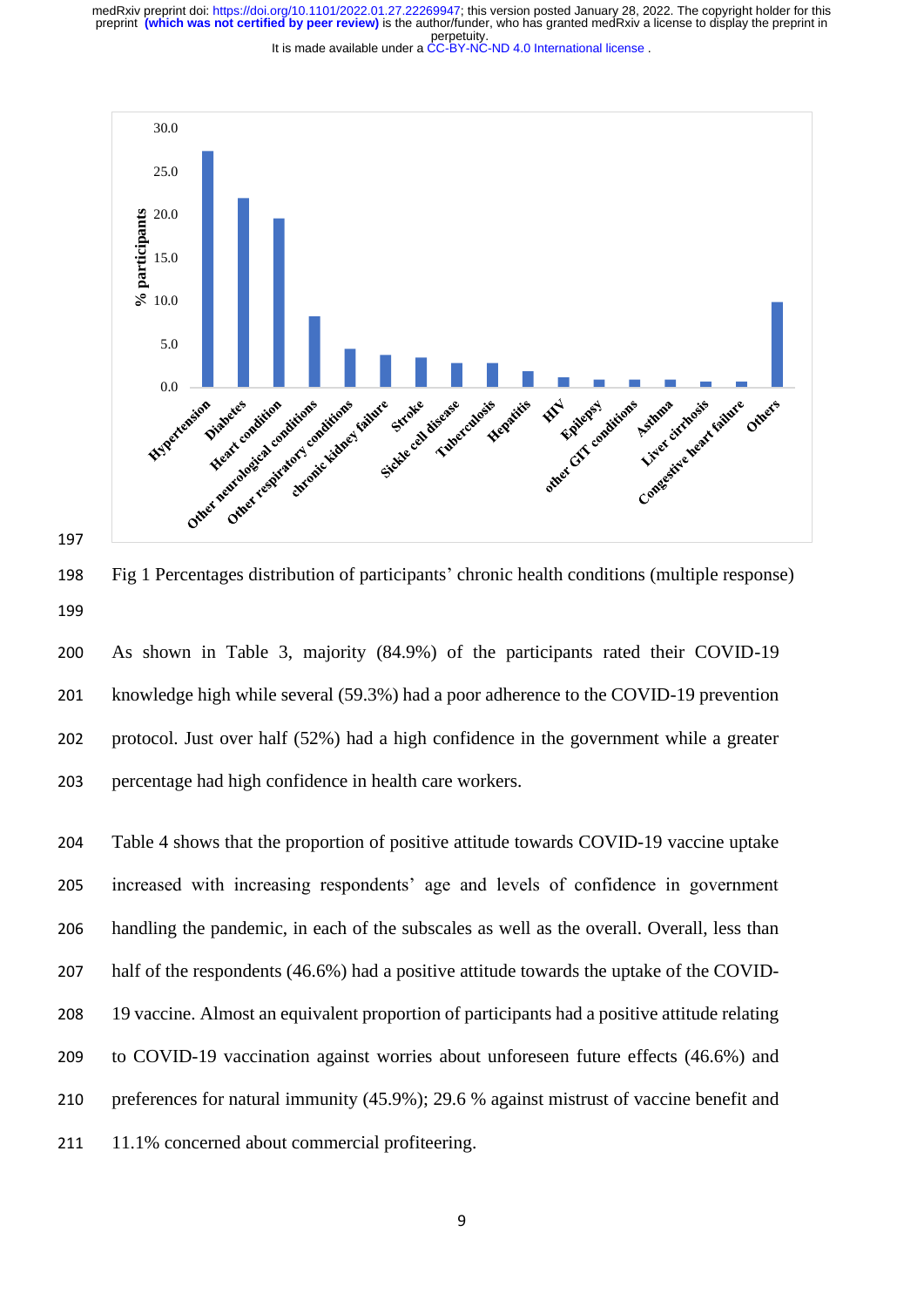It is made available under a [CC-BY-NC-ND 4.0 International license](http://creativecommons.org/licenses/by-nc-nd/4.0/) .

### 212 Table 2. Socio-demographic and contextual characteristics of the participants

| Characteristics              | n   | $\frac{0}{0}$  |
|------------------------------|-----|----------------|
| Age (years)                  |     |                |
| $<$ 30                       | 36  | 8.5            |
| $30 - 49$                    | 112 | 26.5           |
| $50 - 64$                    | 151 | 35.7           |
| $\geq 65$                    | 124 | 29.3           |
| <b>Sex</b>                   |     |                |
| Male                         | 177 | 41.8           |
| Female                       | 246 | 58.2           |
| <b>Ethnicity</b>             |     |                |
| Yoruba                       | 386 | 91.3           |
| Other                        | 37  | 8.7            |
| <b>Religion</b>              |     |                |
| Christianity                 | 292 | 69             |
| Islam                        | 131 | 31             |
| <b>Marital status</b>        |     |                |
| Not married                  | 48  | 11.3           |
| Married                      | 375 | 88.7           |
| <b>Employment status</b>     |     |                |
| Skilled                      | 313 | 74             |
| Unskilled                    | 110 | 26             |
| <b>Highest education</b>     |     |                |
| No formal                    | 36  | 8.5            |
| Primary                      | 87  | 20.6           |
| Secondary                    | 130 | 30.7           |
| Higher                       | 170 | 40.2           |
| Income (monthly)             |     |                |
| $<$ N30,000                  | 34  | 8              |
| $N30,000 - N49,999$          | 72  | 17             |
| $N50,000 - N99,999$          | 92  | 21.8           |
| $\geq N100,000$              | 55  | 13             |
| Unknown                      | 170 | 40.2           |
| Asset own                    |     |                |
| Single                       | 307 | 72.6           |
| Multiple                     | 116 | 27.4           |
| Media exposure               |     |                |
| Not exposed                  | 32  | 7.6            |
| Exposed                      | 391 | 92.4           |
| <b>Cooking fuel</b>          |     |                |
| Clean                        | 17  | $\overline{4}$ |
| Unclean                      | 406 | 96             |
| <b>Drinking water source</b> |     |                |
| Improved                     | 219 | 51.8           |
| Unimproved                   | 204 | 48.2           |
| <b>Toilet facility</b>       |     |                |
| Improved                     | 402 | 95             |
| Unimproved                   | 21  | 5              |
| <b>Waste disposal</b>        |     |                |
| Hygienic                     | 176 | 41.6           |
| Unhygienic                   | 247 | 58.4           |
| No of rooms                  |     |                |
| $1 - 2$                      | 109 | 25.8           |
| $3 - 4$                      | 213 | 50.4           |
| >4                           | 101 | 23.9           |
| No of persons                |     |                |
| $1 - 2$                      | 96  | 22.7           |
| $3 - 4$                      | 142 | 33.6           |
| $4 - 6$                      | 156 | 36.9           |
| > 6                          | 29  | 6.9            |
| <b>Health condition</b>      |     |                |
| Single                       | 375 | 88.7           |
| Multiple                     | 48  | 11.3           |

213  $\overline{n}$  – number of subjects per group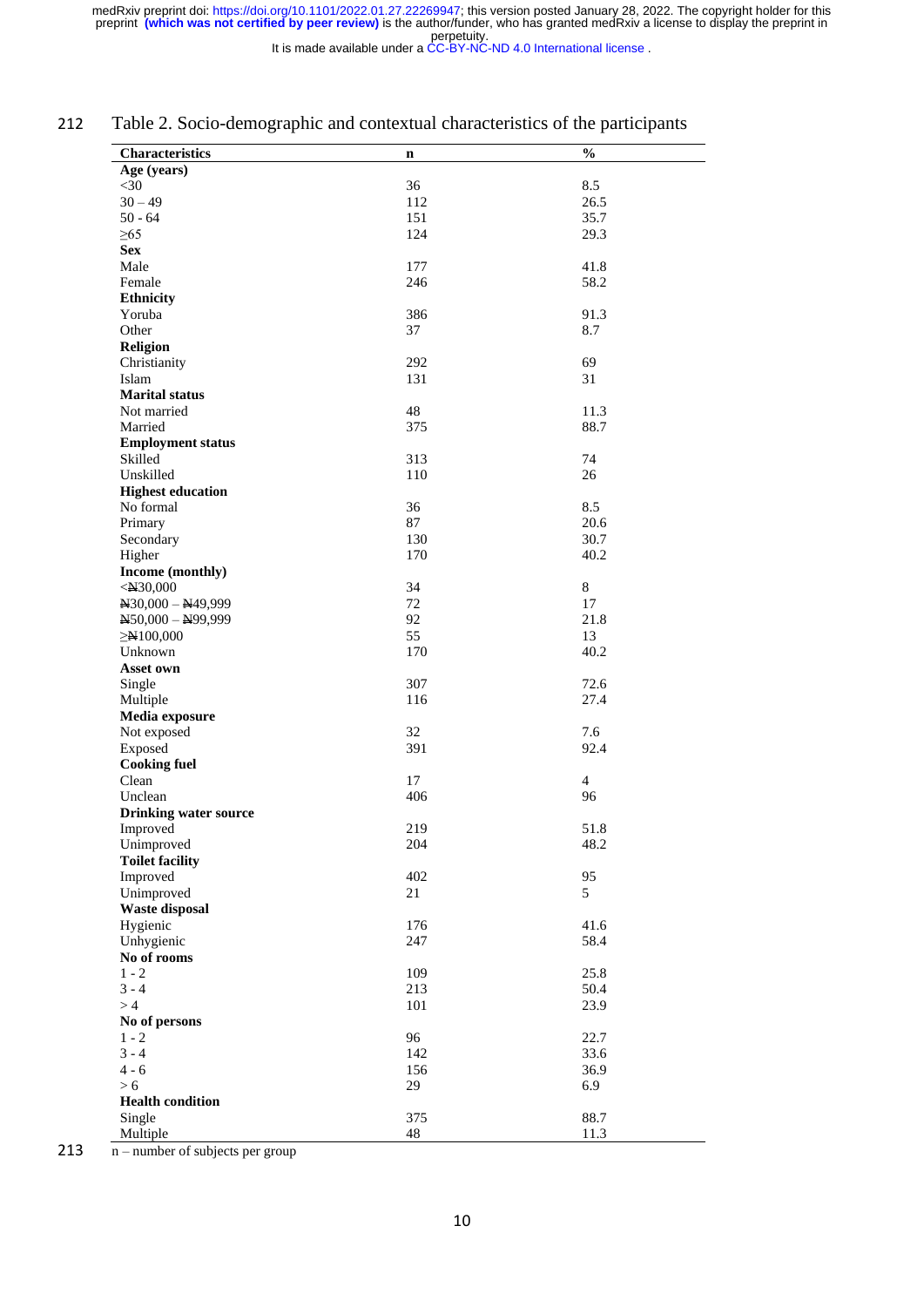It is made available under a [CC-BY-NC-ND 4.0 International license](http://creativecommons.org/licenses/by-nc-nd/4.0/) .

## 214 Table 3. COVID-19 related characteristics of the participants

| <b>Characteristics</b>             | n   | $\frac{0}{0}$ |
|------------------------------------|-----|---------------|
| <b>COVID-19 knowledge</b>          |     |               |
| Poor                               | 64  | 15.1          |
| Good                               | 359 | 84.9          |
| <b>Adherence level</b>             |     |               |
| Poor                               | 251 | 59.3          |
| <b>Better</b>                      | 172 | 40.7          |
| <b>Full child vaccination</b>      |     |               |
| Incomplete                         | 84  | 19.9          |
| Complete                           | 339 | 80.1          |
| Conf. in govt                      |     |               |
| Low                                | 143 | 33.8          |
| undecided                          | 60  | 14.2          |
| High                               | 220 | 52            |
| Conf. in health prof               |     |               |
| Low                                | 42  | 9.9           |
| undecided                          | 44  | 10.4          |
| High                               | 337 | 79.7          |
| $n$ – number of subjects per group |     |               |
|                                    |     |               |
|                                    |     |               |

217

218

219

220

221

222

223

224

225

226

227

228

229

230

231

232

233

234

235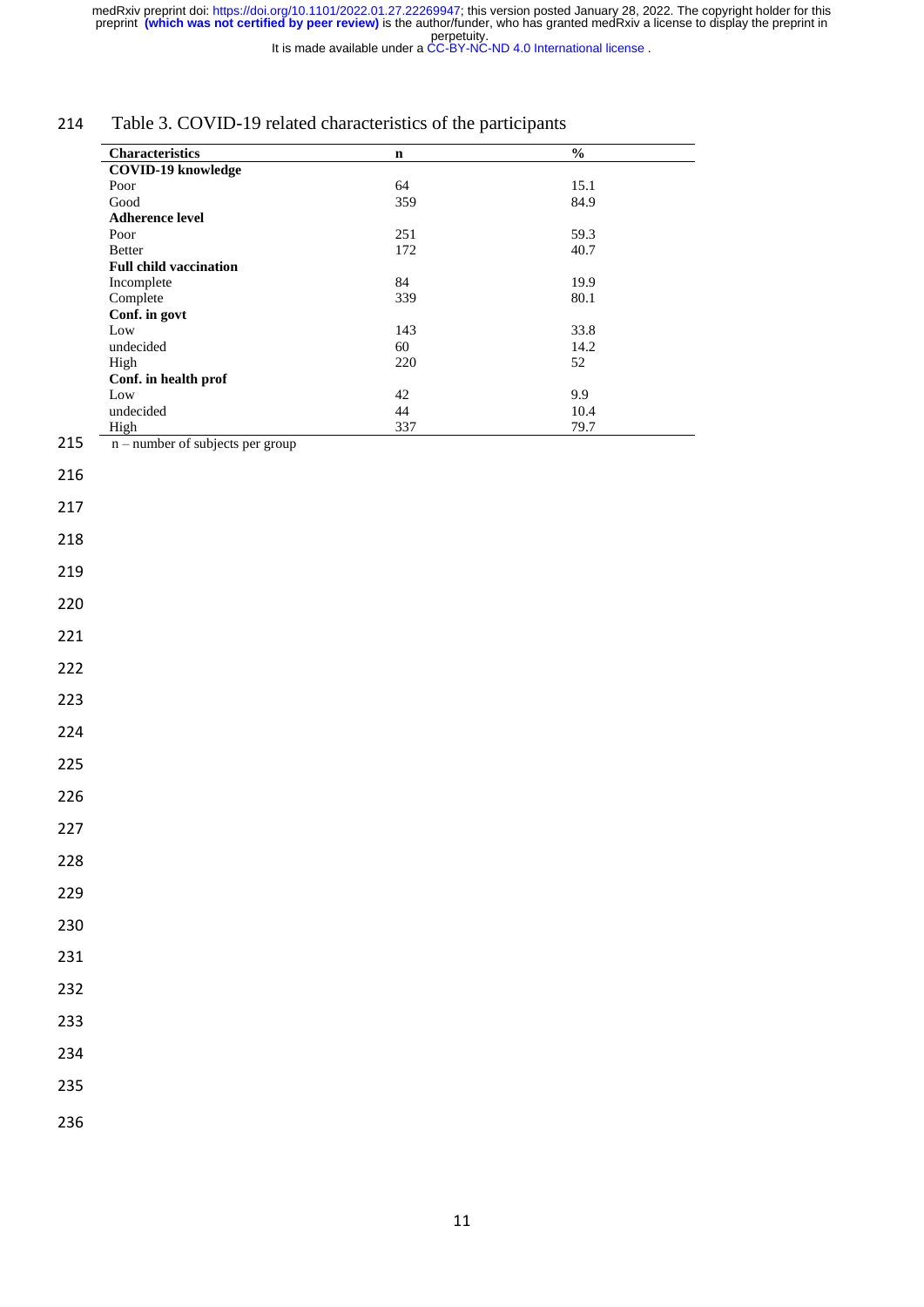It is made available under a [CC-BY-NC-ND 4.0 International license](http://creativecommons.org/licenses/by-nc-nd/4.0/) .

#### 237 Table 4. Distribution of participants and proportion of positive attitude towards COVID-

## 238 19 vaccine according to selected characteristics by attitude subscales

|                                   | Attitude subscale |                        |                                           |                        |              |                       |                             |                       |              |                       |
|-----------------------------------|-------------------|------------------------|-------------------------------------------|------------------------|--------------|-----------------------|-----------------------------|-----------------------|--------------|-----------------------|
|                                   |                   | All                    |                                           | <b>Mistrust</b>        |              | <b>Worries</b>        |                             | Concern               |              | preference            |
| <b>Characteristics</b>            | $\%$ +ve          | $\mathbf{p}^{\Lambda}$ | $\overline{\frac{9}{6} + \underline{ve}}$ | $\mathbf{p}^{\Lambda}$ | $\%$ +ve     | $\mathbf{p}^{\wedge}$ | $\overline{\frac{6}{}}$ +ve | $\mathbf{p}^{\wedge}$ | $\%$ +ve     | $\mathbf{p}^{\wedge}$ |
| Age (years)                       |                   | 0.315                  |                                           | 0.197                  |              | 0.146                 |                             | 0.675                 |              | 0.037                 |
| $<$ 30                            | 36.1              |                        | 13.9                                      |                        | 38.9         |                       | 5.6                         |                       | 63.9         |                       |
| $30 - 49$                         | 42.9              |                        | 31.3                                      |                        | 45.5         |                       | 11.6                        |                       | 37.5         |                       |
| $50 - 64$                         | 47.7              |                        | 30.5                                      |                        | 42.4         |                       | 12.6                        |                       | 45           |                       |
| $\geq 65$                         | 51.6              |                        | 31.5                                      |                        | 54.8         |                       | 10.5                        |                       | 49.2         |                       |
| <b>Sex</b>                        |                   | 0.498                  |                                           | 0.310                  |              | 0.777                 |                             | 0.464                 |              | 0.106                 |
| Male                              | 44.6              |                        | 32.2                                      |                        | 45.8         |                       | 12.4                        |                       | 41.2         |                       |
| Female                            | 48                |                        | 27.6                                      |                        | 47.2         |                       | 10.2                        |                       | 49.2         |                       |
| <b>Ethnicity</b><br>Yoruba        | 48.2              | 0.032                  | 30.3                                      | 0.268                  | 47.2         | 0.441                 | 11.4                        | 0.784                 | 46.6         | 0.305                 |
| Other                             | 29.7              |                        | 21.6                                      |                        | 40.5         |                       | 8.1                         |                       | 37.8         |                       |
| <b>Religion</b>                   |                   | 0.092                  |                                           | 0.147                  |              | 0.400                 |                             | 0.882                 |              | 0.820                 |
| Christianity                      | 43.8              |                        | 27.4                                      |                        | 45.2         |                       | 11                          |                       | 46.2         |                       |
| Islam                             | 52.7              |                        | 34.4                                      |                        | 49.6         |                       | 11.5                        |                       | 45           |                       |
| <b>Marital status</b>             |                   | 0.181                  |                                           | 0.784                  |              | 0.677                 |                             | 0.225                 |              | 0.220                 |
| Not married                       | 37.5              |                        | 31.3                                      |                        | 43.8         |                       | 6.3                         |                       | 54.2         |                       |
| Married                           | 47.7              |                        | 29.3                                      |                        | 46.9         |                       | 11.7                        |                       | 44.8         |                       |
| <b>Employment status</b>          |                   | 0.785                  |                                           | 0.543                  |              | 0.538                 |                             | 0.938                 |              | 0.730                 |
| Skilled                           | 47                |                        | 30.4                                      |                        | 45.7         |                       | 11.2                        |                       | 45.4         |                       |
| Unskilled                         | 45.5              |                        | 27.3                                      |                        | 49.1         |                       | 10.9                        |                       | 47.3         |                       |
| <b>Highest education</b>          |                   | 0.006                  |                                           | 0.382                  |              | 0.003                 |                             | 0.939                 |              | 0.031                 |
| No formal                         | 72.2              |                        | 19.4                                      |                        | 75           |                       | 13.9                        |                       | 69.4         |                       |
| Primary                           | 48.3              |                        | 29.9                                      |                        | 41.4         |                       | 10.3                        |                       | 44.8         |                       |
| Secondary                         | 46.9              |                        | 33.9                                      |                        | 47.7         |                       | 11.5                        |                       | 43.1         |                       |
| Higher                            | 40                |                        | 28.2                                      |                        | 42.4         |                       | 10.6                        |                       | 43.5         |                       |
| Income (monthly)                  |                   | 0.015                  |                                           | 0.155                  |              | 0.276                 |                             | 0.052                 |              | 0.000                 |
| $<$ N30,000                       | 61.8              |                        | 14.7                                      |                        | 58.8         |                       | 8.8                         |                       | 79.4         |                       |
| $\text{N}30,000 - \text{N}49,999$ | 59.7              |                        | 38.9                                      |                        | 52.8         |                       | 16.7                        |                       | 40.3         |                       |
| $N50,000 - N99,999$               | 44.6              |                        | 29.4                                      |                        | 43.5         |                       | 7.6                         |                       | 48.9         |                       |
| $\geq N100,000$                   | 34.6              |                        | 29.1                                      |                        | 38.2         |                       | 20                          |                       | 10.9         |                       |
| Unknown                           | 42.9              |                        | 28.8                                      |                        | 45.9         |                       | 8.2                         |                       | 51.2         |                       |
| Asset own                         |                   | 0.049                  |                                           | 0.010                  |              | 0.823                 |                             | 0.034                 |              | 0.000                 |
| Single<br>Multiple                | 49.5<br>38.8      |                        | 26.1<br>38.8                              |                        | 46.9<br>45.7 |                       | 9.1<br>16.4                 |                       | 54.4<br>23.3 |                       |
| Media exposure                    |                   | 0.011                  |                                           | 0.854                  |              | 0.285                 |                             | 0.795                 |              | 0.536                 |
| Not exposed                       | 25                |                        | 28.1                                      |                        | 37.5         |                       | 12.5                        |                       | 40.6         |                       |
| Exposed                           | 48.3              |                        | 29.7                                      |                        | 47.3         |                       | 11                          |                       | 46.3         |                       |
| <b>Cooking fuel</b>               |                   | 0.301                  |                                           | 0.579                  |              | 0.649                 |                             | 0.237                 |              | 0.037                 |
| Clean                             | 58.8              |                        | 23.5                                      |                        | 41.2         |                       | 0.0                         |                       | 70.6         |                       |
| Unclean                           | 46.1              |                        | 29.8                                      |                        | 46.8         |                       | 11.6                        |                       | 44.8         |                       |
| <b>Drinking water source</b>      |                   | 0.011                  |                                           | 0.223                  |              | 0.329                 |                             | 0.099                 |              | 0.000                 |
| Improved                          | 52.5              |                        | 26.9                                      |                        | 48.9         |                       | 8.7                         |                       | 54.8         |                       |
| Unimproved                        | 40.2              |                        | 32.4                                      |                        | 44.1         |                       | 13.7                        |                       | 36.3         |                       |
| <b>Toilet facility</b>            |                   | 0.148                  |                                           | 0.279                  |              | 0.319                 |                             | 0.493                 |              | 0.050                 |
| Improved                          | 45.8              |                        | 30.1                                      |                        | 46           |                       | 11.4                        |                       | 44.8         |                       |
| Unimproved                        | 61.9              |                        | 19.1                                      |                        | 57.1         |                       | 4.8                         |                       | 66.7         |                       |
| <b>Waste disposal</b>             |                   | $0.000\,$              |                                           | 0.031                  |              | 0.326                 |                             | 0.087                 |              | 0.000                 |
| Hygienic                          | 36.4              |                        | 35.2                                      |                        | 43.8         |                       | 14.2                        |                       | 27.8         |                       |
| Unhygienic                        | 53.9              |                        | 25.5                                      |                        | 48.6         |                       | 8.9                         |                       | 58.7         |                       |
| No of rooms                       |                   | 0.009                  |                                           | 0.023                  |              | 0.204                 |                             | 0.000                 |              | 0.000                 |
| $1 - 2$                           | 33.9              |                        | 32.1                                      |                        | 41.3         |                       | 10.1                        |                       | 43.1         |                       |
| $3 - 4$                           | 51.6              |                        | 23.9                                      |                        | 46           |                       | 6.1                         |                       | 58.7         |                       |
| >4                                | 49.5              |                        | 38.6                                      |                        | 53.5         |                       | 22.8                        |                       | 21.8         |                       |
| No of persons                     |                   | 0.716                  |                                           | 0.824                  |              | 0.492                 |                             | 0.881                 |              | 0.004                 |
| $1 - 2$<br>$3 - 4$                | 47.9<br>45.1      |                        | 29.2<br>32.4                              |                        | 52.1<br>47.2 |                       | 12.5<br>12                  |                       | 49<br>38.7   |                       |
| $4 - 6$                           | 48.7              |                        | 27.6                                      |                        | 44.2         |                       | 9.6                         |                       | 54.5         |                       |
| > 6                               | 37.9              |                        | 27.6                                      |                        | 37.9         |                       | 10.3                        |                       | 24.1         |                       |
| <b>Health condition</b>           |                   | 0.677                  |                                           | 0.542                  |              | 0.181                 |                             | 0.515                 |              | 0.997                 |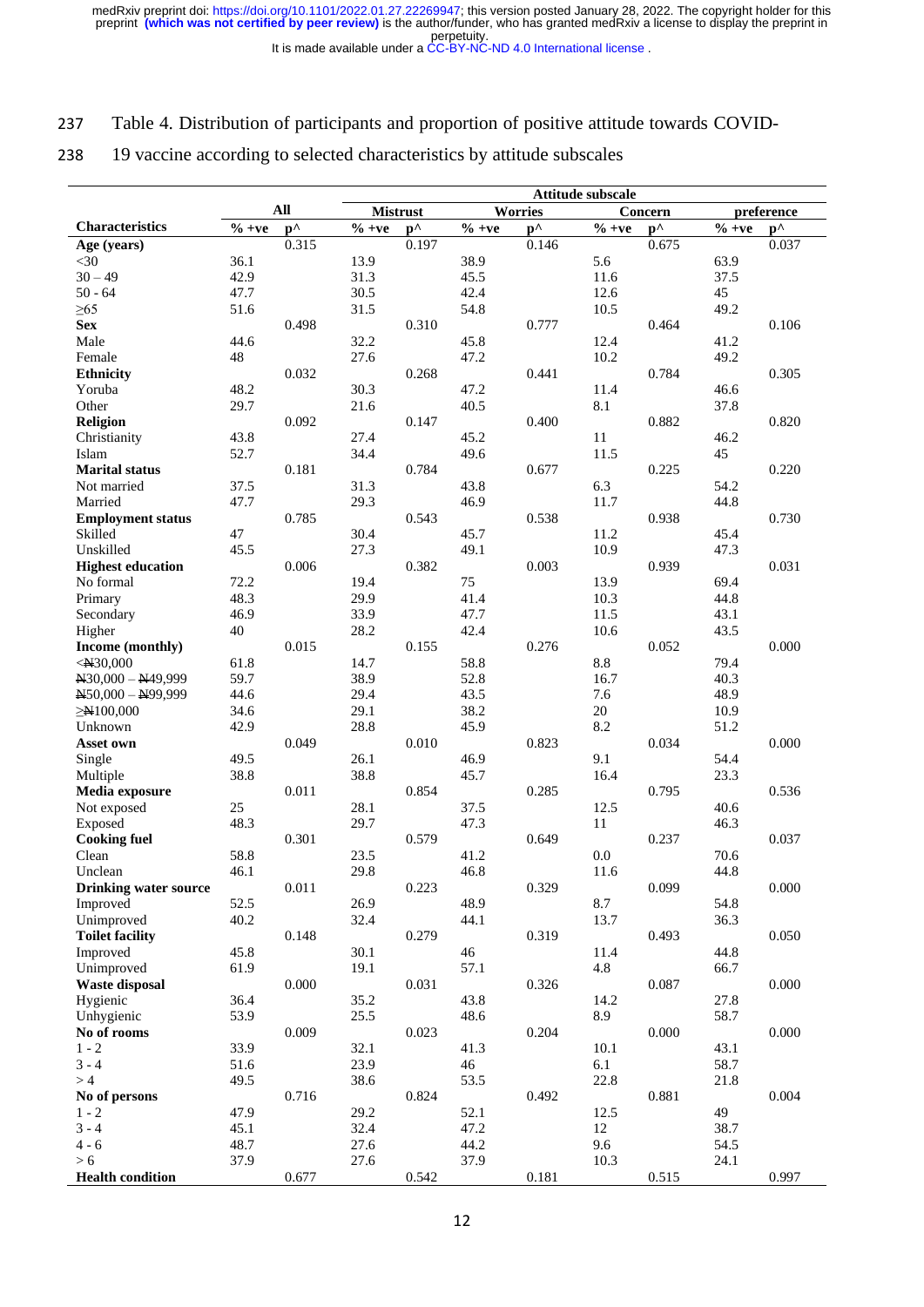perpetuity. preprint **(which was not certified by peer review)** is the author/funder, who has granted medRxiv a license to display the preprint in medRxiv preprint doi: [https://doi.org/10.1101/2022.01.27.22269947;](https://doi.org/10.1101/2022.01.27.22269947) this version posted January 28, 2022. The copyright holder for this

It is made available under a [CC-BY-NC-ND 4.0 International license](http://creativecommons.org/licenses/by-nc-nd/4.0/) .

| Single                        | 46.9 |       | 29.1 |       | 47.7 |       | 11.5 |       | 45.9 |       |
|-------------------------------|------|-------|------|-------|------|-------|------|-------|------|-------|
| Multiple                      | 43.8 |       | 33.3 |       | 37.5 |       | 8.3  |       | 45.8 |       |
| <b>COVID-19 knowledge</b>     |      | 0.745 |      | 0.019 |      | 0.623 |      | 0.004 |      | 0.000 |
| Poor                          | 48.4 |       | 17.2 |       | 43.8 |       | 1.6  |       | 70.3 |       |
| Good                          | 46.2 |       | 31.8 |       | 47.1 |       | 12.8 |       | 41.5 |       |
| <b>Adherence level</b>        |      | 0.000 |      | 0.076 |      | 0.226 |      | 0.002 |      | 0.000 |
| Poor                          | 53.8 |       | 26.3 |       | 49   |       | 7.2  |       | 59.8 |       |
| <b>Better</b>                 | 36.1 |       | 34.3 |       | 43   |       | 16.9 |       | 25.6 |       |
| <b>Full child vaccination</b> |      | 0.082 |      | 0.198 |      | 0.784 |      | 0.039 |      | 0.020 |
| Incomplete                    | 38.1 |       | 23.8 |       | 45.2 |       | 4.8  |       | 57.1 |       |
| Complete                      | 48.7 |       | 31.0 |       | 46.9 |       | 12.7 |       | 43.1 |       |
| Conf. in govt                 |      | 0.000 |      | 0.000 |      | 0.000 |      | 0.000 |      | 0.000 |
| Low                           | 16.8 |       | 16.1 |       | 26.6 |       | 2.1  |       | 39.2 |       |
| undecided                     | 23.3 |       | 13.3 |       | 30   |       | 5    |       | 28.3 |       |
| High                          | 72.3 |       | 42.7 |       | 64.1 |       | 18.6 |       | 55   |       |
| Conf. in health prof          |      | 0.000 |      | 0.009 |      | 0.001 |      | 0.270 |      | 0.398 |
| Low                           | 26.2 |       | 19.1 |       | 21.4 |       | 4.8  |       | 45.2 |       |
| undecided                     | 29.6 |       | 13.6 |       | 40.9 |       | 6.8  |       | 36.4 |       |
| High                          | 51.3 |       | 32.9 |       | 50.5 |       | 12.5 |       | 47.2 |       |
| Total                         | 46.6 |       | 29.6 |       | 46.6 |       | 11.1 |       | 45.9 |       |

 $2\overline{39}$  n – number of subjects per group; +ve – positive attitude;  $\land$  p-value at 5% chi-square or Fisher exact test of association

#### 240

#### 241 Factors influencing positive attitude towards COVID-19 vaccination among people

#### 242 living with chronic health conditions

 The adjusted associations of positive attitude towards COVID-19 uptake with significant 244 characteristics ( $p<0.25$ ) at the bivariate level, including the attitude subscales, set out Model 1- 4, are presented in Table 5. In the overall model, the likelihood of having a positive attitude towards COVID-19 vaccine uptake was higher among patients living in a house with more than two rooms (3-4 rooms - aOR=3.16, CI: 1.52,6.57; >4 rooms - aOR=4.29, CI: 1.87,9.87) and 248 those who rated government high (aOR=15.78, CI:6.52,38.16) at handling the pandemic. The positive attitude was lowered among patients who had primary education (aOR=0.28; CI: 0.10,0.84) and those who had a high level of adherence to COVID-19 preventive measures (aOR=0.50; CI: 0.29,0.86). In all the models, patients who rated the government's handling of pandemic high were more likely to have a positive attitude towards COVID-10 vaccination. Additionally, patients who owned multiple assets were more prone to having a positive attitude against mistrust of vaccine benefit (see, model 1). While patients who had formal education were less likely, those who abode in a house with many rooms were more likely to exhibit a positive attitude towards COVID-19 vaccination against worries about unforeseen future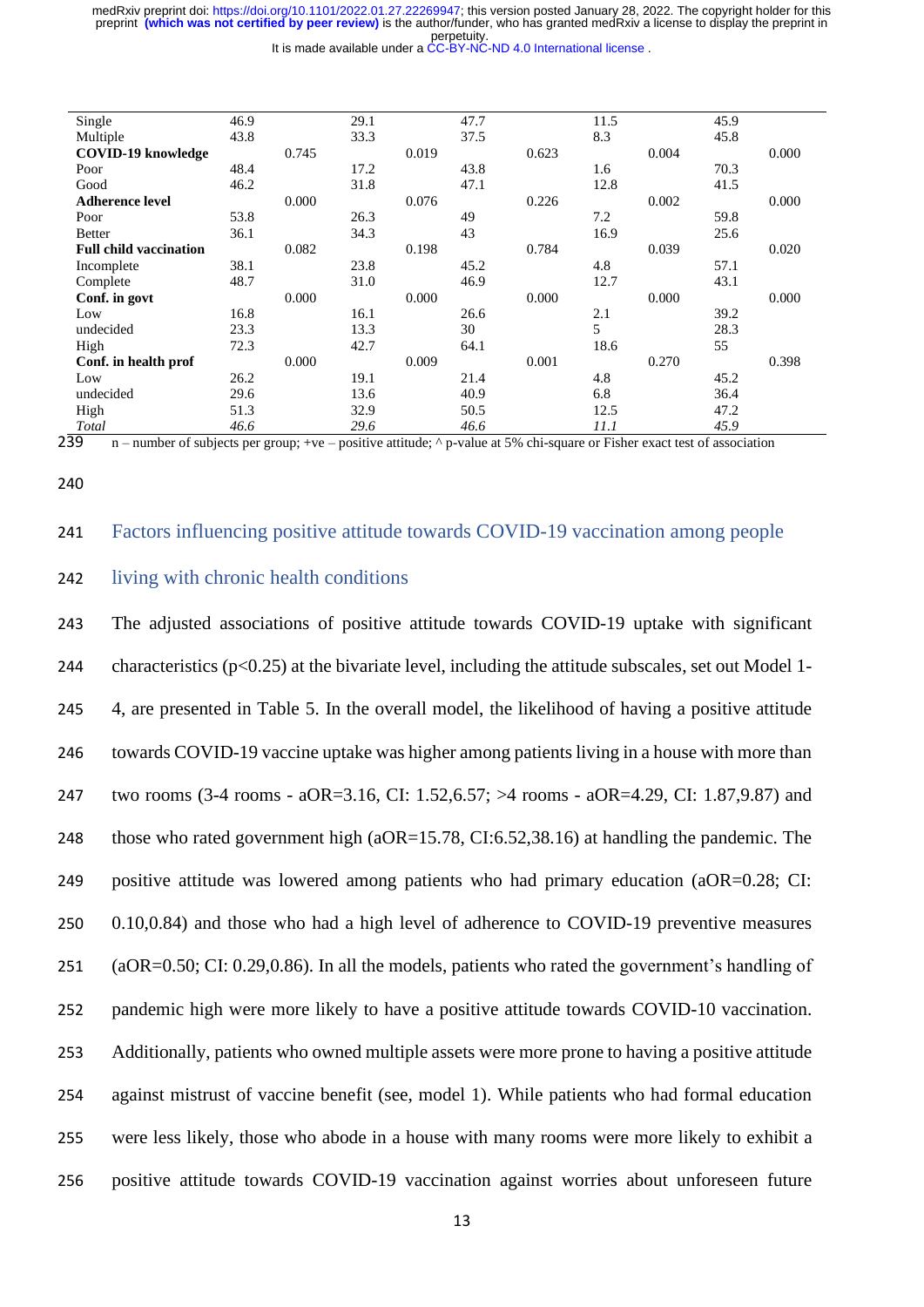| 257 | effects (see, model 2). Living in a house with many rooms significantly influenced a positive  |
|-----|------------------------------------------------------------------------------------------------|
| 258 | attitude against concerns about commercial profiteering (see, model 3). Patients who practised |
| 259 | unhygienic waste disposal (aOR=2.17; CI:1.25,3.77) had higher odds of a positive attitude      |
| 260 | towards COVID-19 vaccine uptake against preferences for natural immunity. It was reduced       |
| 261 | among patients who earned more than #30,000 and among those who had better adherence to        |
| 262 | COVID-19 preventive measures (aOR= $0.44$ ; CI: $0.26,0.73$ ) (see, model 4, Table 5).         |

263 **Table 5.** Adjusted odds ratios positive attitude towards COVID 19 vaccine uptake

| <b>Background</b>            | Overall attitude     | Attitude subscales: aOR (95% CI) |                      |                  |                      |  |  |
|------------------------------|----------------------|----------------------------------|----------------------|------------------|----------------------|--|--|
| characteristics              | OR (95% CI)          | Model 1                          | Model 2              | Model 3          | Model 4              |  |  |
| Age (years)                  |                      |                                  |                      |                  |                      |  |  |
| $<$ 30                       |                      | $\mathbf{1}$                     | $\mathbf{1}$         |                  | $\mathbf{1}$         |  |  |
| $30 - 49$                    |                      | 2.98(0.91,9.72)                  | 1.28(0.55, 2.97)     |                  | 0.45(0.13, 1.61)     |  |  |
| $50 - 64$                    |                      | 2.40(0.75, 7.69)                 | 0.83(0.36, 1.92)     |                  | 0.65(0.18, 2.38)     |  |  |
| $\geq 65$                    |                      | 2.34(0.70, 7.77)                 | 1.53(0.62, 3.72)     |                  | 0.72(0.19, 2.75)     |  |  |
| <b>Sex</b>                   |                      |                                  |                      |                  |                      |  |  |
| Male                         |                      |                                  |                      |                  | $\mathbf{1}$         |  |  |
| Female                       |                      |                                  |                      |                  | 0.99(0.58, 1.67)     |  |  |
| <b>Ethnicity</b>             |                      |                                  |                      |                  |                      |  |  |
| Yoruba                       | 1.45(0.50, 4.16)     |                                  |                      |                  |                      |  |  |
| Other                        | 1                    |                                  |                      |                  |                      |  |  |
| Religion                     |                      |                                  |                      |                  |                      |  |  |
| Christianity                 | 0.92(0.50, 1.66)     | 0.83(0.48, 1.43)                 |                      |                  |                      |  |  |
| Islam                        | $\mathbf{1}$         | $\mathbf{1}$                     |                      |                  |                      |  |  |
| <b>Marital status</b>        |                      |                                  |                      |                  |                      |  |  |
| Not married                  | 1                    |                                  |                      | $\mathbf{1}$     | $\mathbf{1}$         |  |  |
| Married                      | 0.86(0.33, 2.23)     |                                  |                      | 0.79(0.21, 2.98) | 1.43(0.48,4.30)      |  |  |
| <b>Highest education</b>     |                      |                                  |                      |                  |                      |  |  |
| No formal                    | $\mathbf{1}$         |                                  | $\mathbf{1}$         |                  | 1                    |  |  |
| Primary                      | $0.28(0.10, 0.84)$ * |                                  | $0.19(0.08, 0.47)^*$ |                  | 0.53(0.18, 1.54)     |  |  |
| Secondary                    | 0.43(0.16, 1.13)     |                                  | $0.34(0.14, 0.84)$ * |                  | 0.61(0.21, 1.77)     |  |  |
| Higher                       | 0.58(0.19, 1.77)     |                                  | $0.30(0.12, 0.74)$ * |                  | 1.57(0.49, 4.99)     |  |  |
| Income (monthly)             |                      |                                  |                      |                  |                      |  |  |
| $<$ N30,000                  | $\mathbf{1}$         | $\mathbf{1}$                     |                      | $\mathbf{1}$     | $\mathbf{1}$         |  |  |
| $N30,000 - N49,999$          | 1.76(0.51, 6.05)     | 3.23(0.94,11.09)                 |                      | 1.69(0.23, 5.03) | $0.29(0.09, 0.89)$ * |  |  |
| $N50,000 - N99,999$          | 0.53(0.14, 1.98)     | 1.68(0.49, 5.76)                 |                      | 0.33(0.06, 1.41) | $0.29(0.09, 0.94)$ * |  |  |
| $\geq N100,000$              | 0.57(0.12, 2.70)     | 1.10(0.28, 4.36)                 |                      | 0.91(0.14, 4.81) | $0.06(0.01, 0.29*)$  |  |  |
| Unknown                      | 0.86(0.27, 2.72)     | 2.10(0.63, 6.98)                 |                      | 0.52(0.10, 2.16) | 0.43(0.14, 1.27)     |  |  |
| Asset own                    |                      |                                  |                      |                  |                      |  |  |
| Single                       | $\mathbf{1}$         | $\mathbf{1}$                     |                      | $\mathbf{1}$     | $\mathbf{1}$         |  |  |
| Multiple                     | 1.04(0.54, 2.00)     | $1.87(1.06, 3.30)*$              |                      | 1.43(0.60, 3.36) | 0.58(0.30, 1.10)     |  |  |
| Media exposure               |                      |                                  |                      |                  |                      |  |  |
| Not exposed                  | 1                    |                                  |                      |                  |                      |  |  |
| Exposed                      | 1.31(0.39, 4.34)     |                                  |                      |                  |                      |  |  |
| <b>Cooking fuel</b>          |                      |                                  |                      |                  |                      |  |  |
| Clean                        |                      |                                  |                      |                  | 1.11(0.27, 4.52)     |  |  |
| Unclean                      |                      |                                  |                      |                  | $\mathbf{1}$         |  |  |
| <b>Drinking water source</b> |                      |                                  |                      |                  |                      |  |  |
| Improved                     | 1                    | $\mathbf{1}$                     |                      | $\mathbf{1}$     | 1                    |  |  |
| Unimproved                   | 0.74(0.42, 1.29)     | 1.23(0.73, 2.09)                 |                      | 1.43(0.63, 2.84) | 0.84(0.49, 1.43)     |  |  |
| <b>Toilet facility</b>       |                      |                                  |                      |                  |                      |  |  |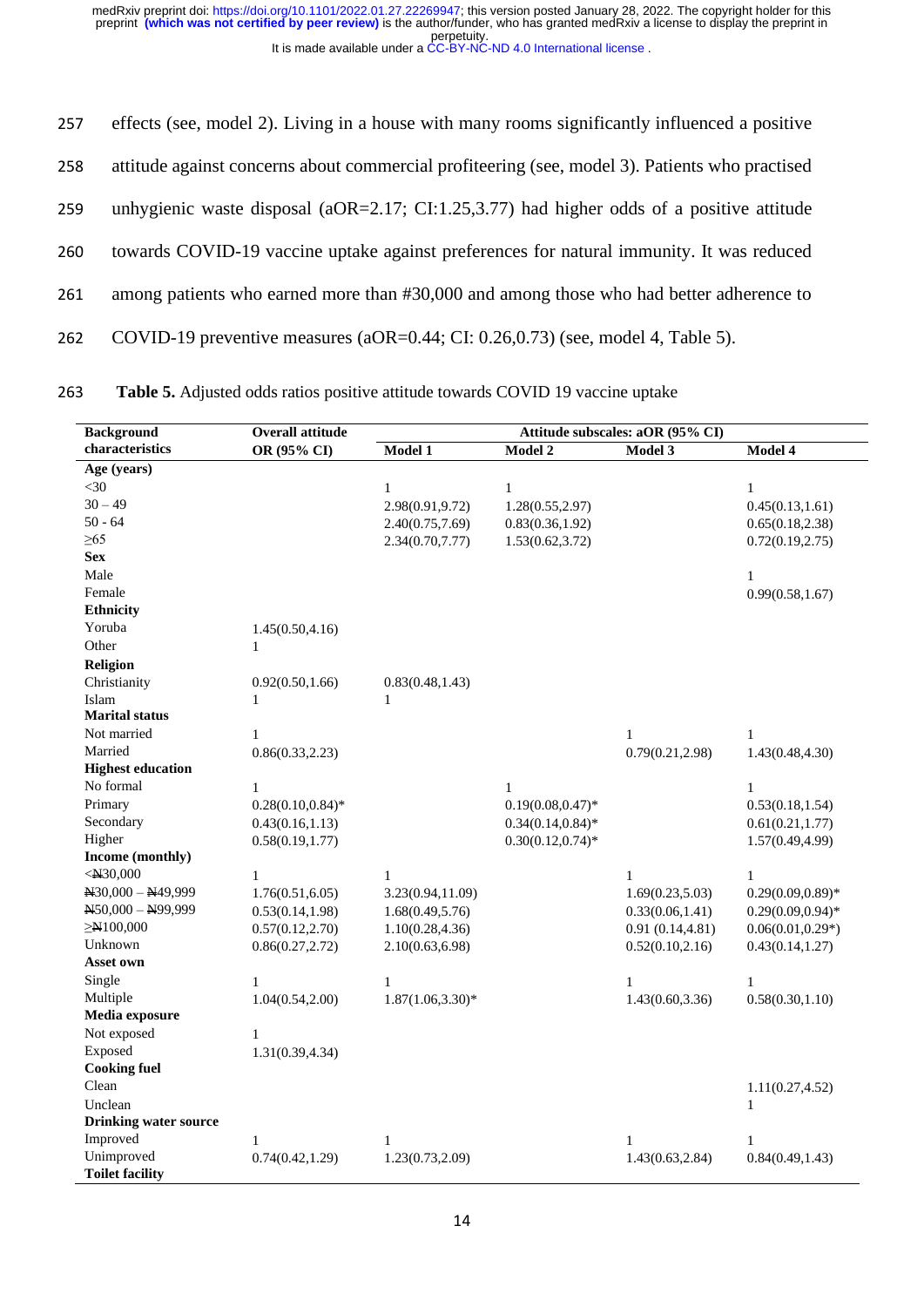It is made available under a [CC-BY-NC-ND 4.0 International license](http://creativecommons.org/licenses/by-nc-nd/4.0/) .

| Improved                          | $\mathbf{1}$         |                       |                       |                       | $\mathbf{1}$         |
|-----------------------------------|----------------------|-----------------------|-----------------------|-----------------------|----------------------|
| Unimproved                        | 2(0.46, 8.71)        |                       |                       |                       | 1.08(0.23, 5.01)     |
| <b>Waste disposal</b>             |                      |                       |                       |                       |                      |
| Hygienic                          | 1                    | 1                     |                       | 1                     | $\mathbf{1}$         |
| Unhygienic                        | 1.42(0.80, 2.52)     | 0.63(0.36, 1.12)      |                       | 0.82(0.38, 1.80)      | $2.17(1.25, 3.77)^*$ |
| No of rooms                       |                      |                       |                       |                       |                      |
| $1 - 2$                           | 1                    | 1                     | $\mathbf{1}$          | 1                     | $\mathbf{1}$         |
| $3 - 4$                           | $3.16(1.52, 6.57)^*$ | 0.75(0.40, 1.41)      | 1.52(0.87, 2.60)      | 0.64(0.24, 1.69)      | 1.79(0.89, 3.61)     |
| >4                                | $4.29(1.87, 9.87)^*$ | 1.55(0.77, 3.14)      | $2.38(1.29, 4.40)*$   | $2.96(1.10, 8.68)*$   | 0.55(0.24, 1.29)     |
| No of persons                     |                      |                       |                       |                       |                      |
| $1 - 2$                           |                      |                       |                       |                       | 1                    |
| $3 - 4$                           |                      |                       |                       |                       | 0.65(0.32, 1.32)     |
| $4 - 6$                           |                      |                       |                       |                       | 1.35(0.63, 2.91)     |
| > 6                               |                      |                       |                       |                       | 0.73(0.22, 2.41)     |
| <b>Health condition</b>           |                      |                       |                       |                       |                      |
| Single                            |                      |                       | 1                     |                       |                      |
| Multiple                          |                      |                       | 0.59(0.29, 1.17)      |                       |                      |
| <b>COVID-19 knowledge</b><br>Poor |                      |                       |                       |                       |                      |
|                                   |                      | 1                     |                       | 1                     | 1                    |
| Good                              |                      | 1.18(0.51, 2.70)      |                       | 3.85(0.34,35.85)      | 0.49(0.23, 1.06)     |
| <b>Adherence level</b>            |                      |                       |                       |                       |                      |
| Less                              | 1                    | 1                     | 1                     | 1                     | 1                    |
| Much                              | $0.50(0.29, 0.86)$ * | 1.1(0.65, 1.86)       | 0.84(0.54, 1.31)      | 1.90(0.89, 3.96)      | $0.44(0.26, 0.73)*$  |
| <b>Full child vaccination</b>     |                      |                       |                       |                       |                      |
| Incomplete                        | 1                    | 1                     |                       |                       | 1                    |
| Complete                          | 1.01(0.43, 2.33)     | 0.8(0.35, 1.79)       |                       |                       | 0.63(0.29, 1.39)     |
| Conf. in govt                     |                      |                       |                       |                       |                      |
| Low                               | 0.80(0.33, 1.95)     | 1.32(0.48, 3.59)      | 1.21(0.57, 2.60)      | 0.41(0.07, 2.47)      | 1.29(0.55, 3.04)     |
| undecided                         | 1                    | $\mathbf{1}$          | $\mathbf{1}$          | $\mathbf{1}$          | 1                    |
| High                              | 15.78(6.52,38.16)*   | $6.18(2.44, 15.66)^*$ | $5.84(2.77, 12.32)^*$ | $7.09(1.82, 30.24)$ * | $3.6(1.58, 8.19)^*$  |
| Conf. in health prof              |                      |                       |                       |                       |                      |
| Low                               | 0.92(0.27, 3.11)     | 1.79(0.44, 7.28)      | 0.35(0.12, 1.06)      |                       |                      |
| undecided                         | 1                    | 1                     | 1                     |                       |                      |
| High                              | 0.73(0.30, 1.78)     | 1.53(0.51, 4.58)      | 0.73(0.35, 1.52)      |                       |                      |
| -LL                               | 200.0                | 218.8                 | 247.4                 | 111.5                 | 209.1                |
| N                                 | 423                  | 423                   | 423                   | 423                   | 423                  |

 $264$  \*Significant at 5%;  $^+$  LL - log-likelihood; N - number of observations

# <sup>266</sup> Discussion

 We determined COVID-19 vaccination attitude and the predictors among people living with chronic medical conditions in Ibadan, Nigeria. Less than half of the participants (46.6%) had a positive attitude towards vaccine uptake. Interestingly, the percentage reported in this study which focused solely on people with chronic conditions is very close to that reported among health workers and healthy Nigerians, [21,22]. It was however higher than the percentage reported among staff and students of a tertiary institution in south-east Nigeria, [23]. Further, the proportion reported in this study is similar to that reported among other African countries

<sup>265</sup>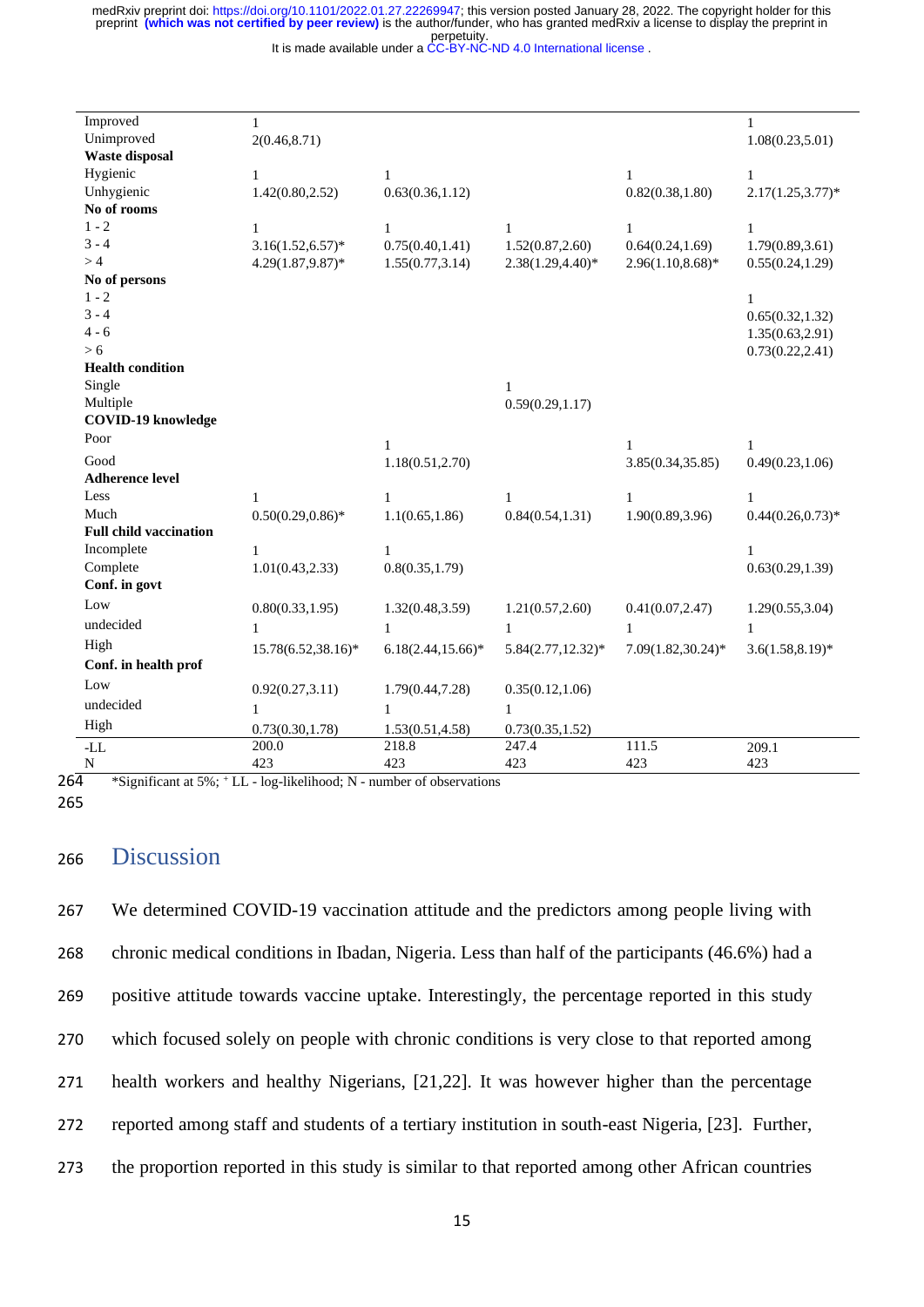like Egypt [24] and Ghana [25]; however, it was higher than the percentage reported among Arabs [26]. In contrast, studies have shown that participants in high income countries had a higher percentage of positive attitude towards the vaccine uptake [10,27]. This could be associated with a greater trust in the vaccine because of the local production of vaccines in those countries. Another plausible reason of low percentage of positive attitudes towards the vaccine among the studied participants could be linked to the fear of side effects.

 The most influential factor to having a positive attitude towards the COVID vaccine among the study participants was trust in the government's ability to handle the pandemic. Those who trusted the government were sixteen times more likely to take the vaccine. This element of trust in the government was much stronger than the influence of confidence in health professionals. Generally, many people think, justifiably so, that the government has a lot to do in helping to manage the pandemic. Not surprising, in many other countries including Nigeria, the government was responsible for imposing curfews, ensuring COVID testing, establishing isolation centres and procuring vaccines for the people. The influence of the government had been documented before the COVID-19 pandemic as a significant predictor of flu vaccination [28]. It has also been reported to impact the COVID-19 vaccination attitude among Ireland and UK citizens [29]. This finding corroborates recent study conducted among US, Australian and UK citizens, [30]

 Trust in the government and its influence on vaccination attitude does appear to be common phenomenon among people irrespective of their race. This was the case in a large intercontinental study involving twenty-six adults, [24]. Likewise, another study [31] reported the influence of mistrust of the government on vaccine attitude. There is currently no health condition that has generated so much media attention, controversy/strongly polarised opinion and political involvement as issues surrounding the COVID -19 pandemic. Hence, the citizens look up to authorities such as the government to resolve doubts and provide guidelines for the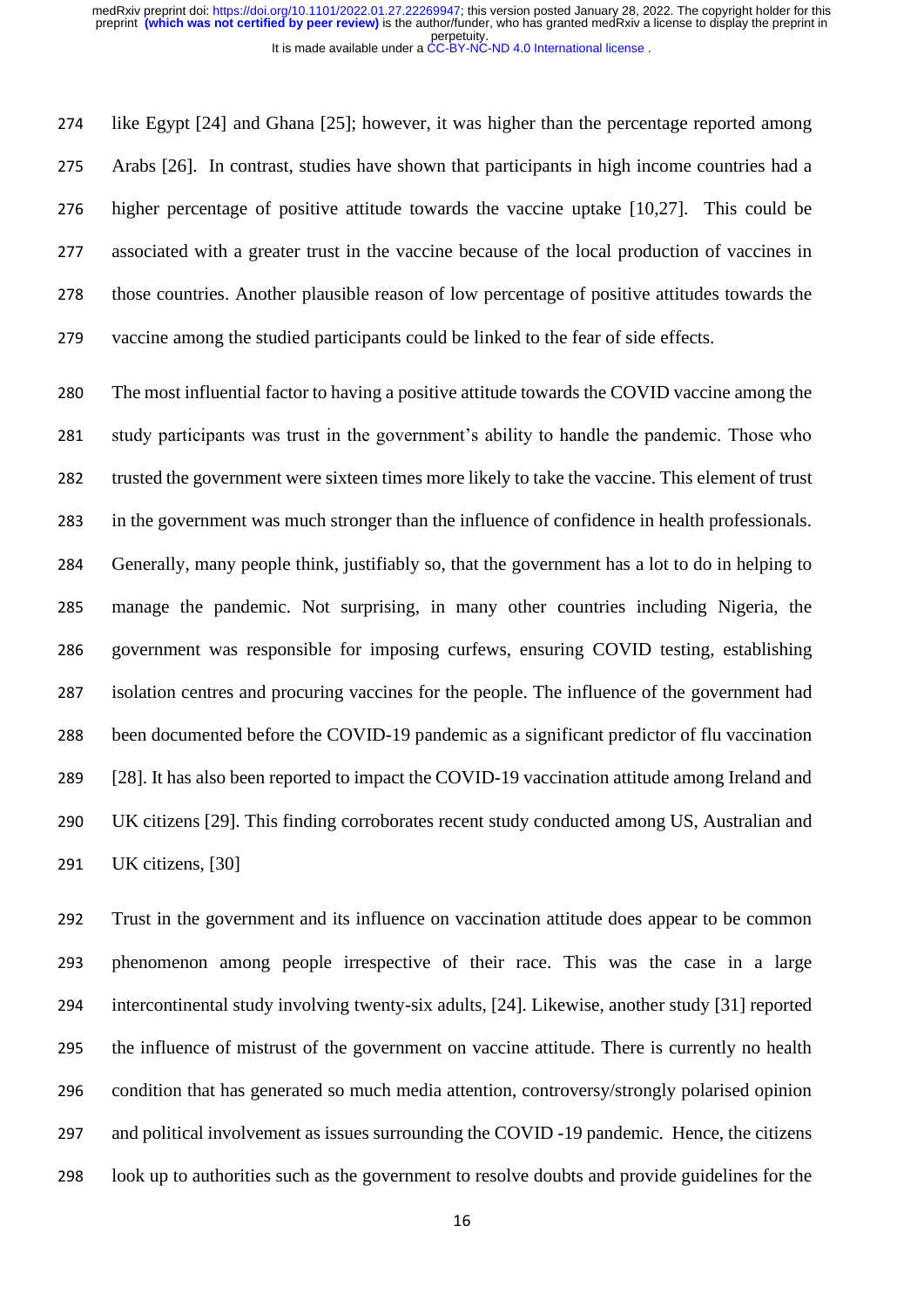people. This view was supported by Soares et al, [32] in a study among the general Portuguese population. Park and colleagues [33] also reported the negative influence of mistrust in government on vaccination attitude among South Korean adults.

 Socioeconomic status based on having more than two rooms in the house was associated with an overall positive attitude towards the vaccine. Similarly, those who owned multiple assets had a positive attitude and were more likely to trust vaccine benefits. These results are in consonance with the findings of other studies [2,10,34]. Socioeconomic status was however not associated with COVID-19 vaccination attitude among older adults in the UK, [35] . On the other hand, people of lower socioeconomic status as shown by having fewer assets, lower- income and unhygienic waste disposal, which is common among those who live in urban slums, preferred the vaccine to their natural immunity. It is possible that this group of people could not afford a good diet and felt that their immune system was not strong enough to withstand COVID infection.

 Those who adhered more to the COVID preventive guidelines had a less positive attitude towards the COVID vaccine. They also preferred natural immunity to the vaccine. This could be associated with their perceived belief that they would not contract the infection by meticulously following preventive measures. Perception of COVID 19 risk has been reported to be associated with willingness to take the vaccine among health workers in Nigeria, [21]. Our results are in contrast with that of Paul and colleagues [10] who reported a high level of trust in the COVID vaccine among those with high adherence to COVID 19 measures.

 The study further showed that participants who did not complete their children's immunization showed a preponderance for natural immunity. This, however, poses a question of how far a person's natural immunity can protect against the COVID virus. This is an aspect that requires exploration to get to the root of vaccine hesitancy. Recently, The British Society for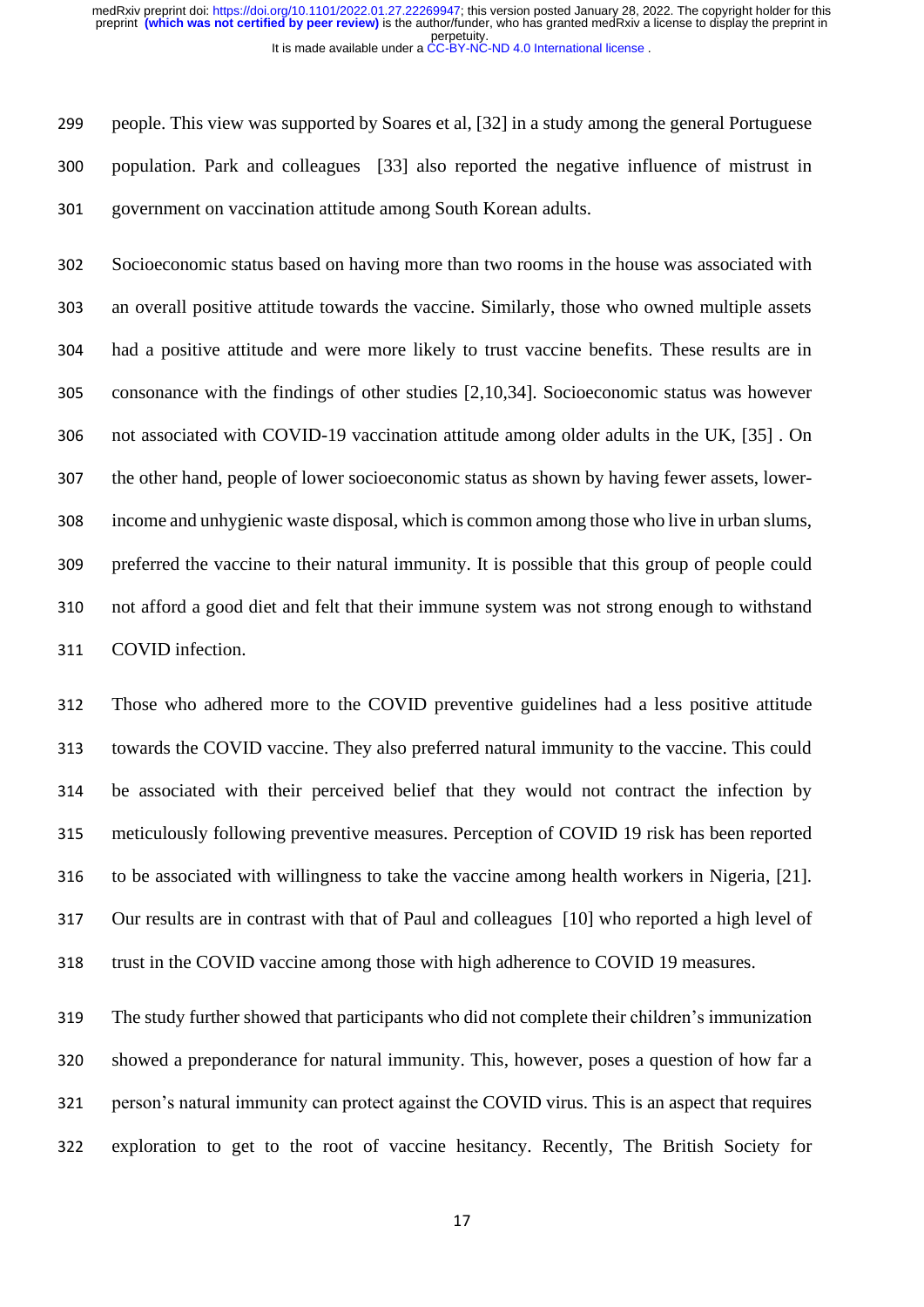Immunology in collaboration with the UK Coronavirus Immunology Consortium (UK-CIC) has stated that vaccination against COVID-19 is likely to lead to a more effective and longer- lasting immunity than that prompted by natural infection with the virus. The vaccine is also said to be five times more protective against the virus compared to natural immunity following the infection, [36]

 Participants who rated their COVID-19 knowledge high were not likely to be concerned about commercial profiteering through the vaccine. This is very likely because many might have sought information about the infection including the vaccine and were convinced of the genuineness of the manufacturers. Hong and colleagues [37] reported the influence of COVID vaccine knowledge on vaccine acceptance.

 Overall, some characteristics did not influence the vaccination attitude of participants in this study. These include gender, religion, marital status, employment status (whether skilled or unskilled). In contrast, other studies [34,38] found gender differences in vaccination attitude among French and Israelis, respectively. However, their study took place among the general population. Religious influence was seen as a strong predictor of vaccine hesitancy in a study among US adults which opined that Christian-evangelicals and black protestant were less likely to be vaccinated, [39]. Also, Jews and Arabs in Israel differed in their vaccination attitude in a study that took place in Israel, [38]. In this study, however, participants in the three main religions in Nigeria, i.e., Christianity, Islam and Traditional religions did not differ in their vaccination attitude. Again, since this study took place among people who were largely from the same Yoruba ethnic group, ethnicity rather than religion had a greater influence on vaccine attitude. In addition, as opposed to the present study, married people were more likely to receive the vaccine compared to those not married, in a study among Ugandans, [40]. Also, unlike some Indian populations where skilled and unskilled workers differed in their vaccine attitude towards commercial profiteering, [41], the reverse was the case in this study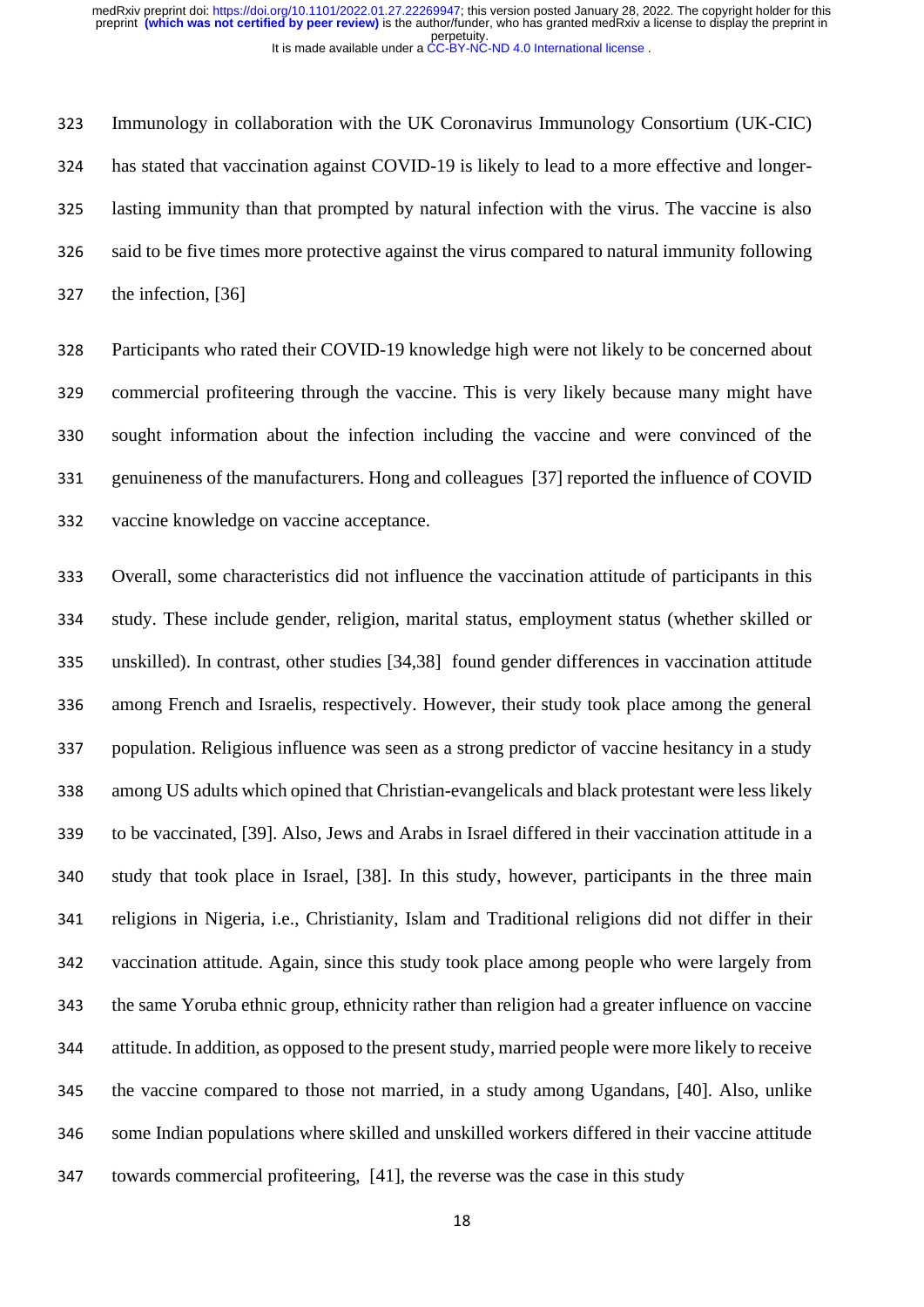## Conclusion

 Just about half of people with chronic conditions in Ibadan Southwest Nigeria had a positive attitude towards the COVID vaccine. Their attitude was largely influenced by confidence in the government's ability to handle the pandemic. Other mediating factors towards positive vaccine attitude were high socioeconomic status, being highly knowledgeable about COVID- 19, having fully immunized children (previous vaccination attitude), poor adherence to COVID- 19 preventive measures and having had no formal education.

# Recommendations/implication

 The percentage of those with a positive attitude needs to be upped to achieve herd immunity. Since people with chronic conditions are more susceptible to morbidity and mortality from COVID-19 infection, a lot of attention needs to be directed at educating them on the importance of the vaccine. Different means, as well as different groups of people, must be involved in this awareness/education programme. First, the government should use communication media as well as hold physical meetings with religious and ethnic rulers to create awareness among the people. This could also increase confidence in the government.

 Secondly, health care professionals need to take a more active part in both health and political issues surrounding the COVID 19 vaccines so that they do not become redundant. Thirdly, effective education aimed at improving attitude towards COVID vaccine must take cognizance of the various factors that mediate vaccination attitude. Lastly, an association of lay vaccine promoters can be formed – comprising people of different socioeconomic and cultural backgrounds. This group may help promote vaccine awareness at the grassroots level including homes, schools, marketplaces, bus terminals, among others.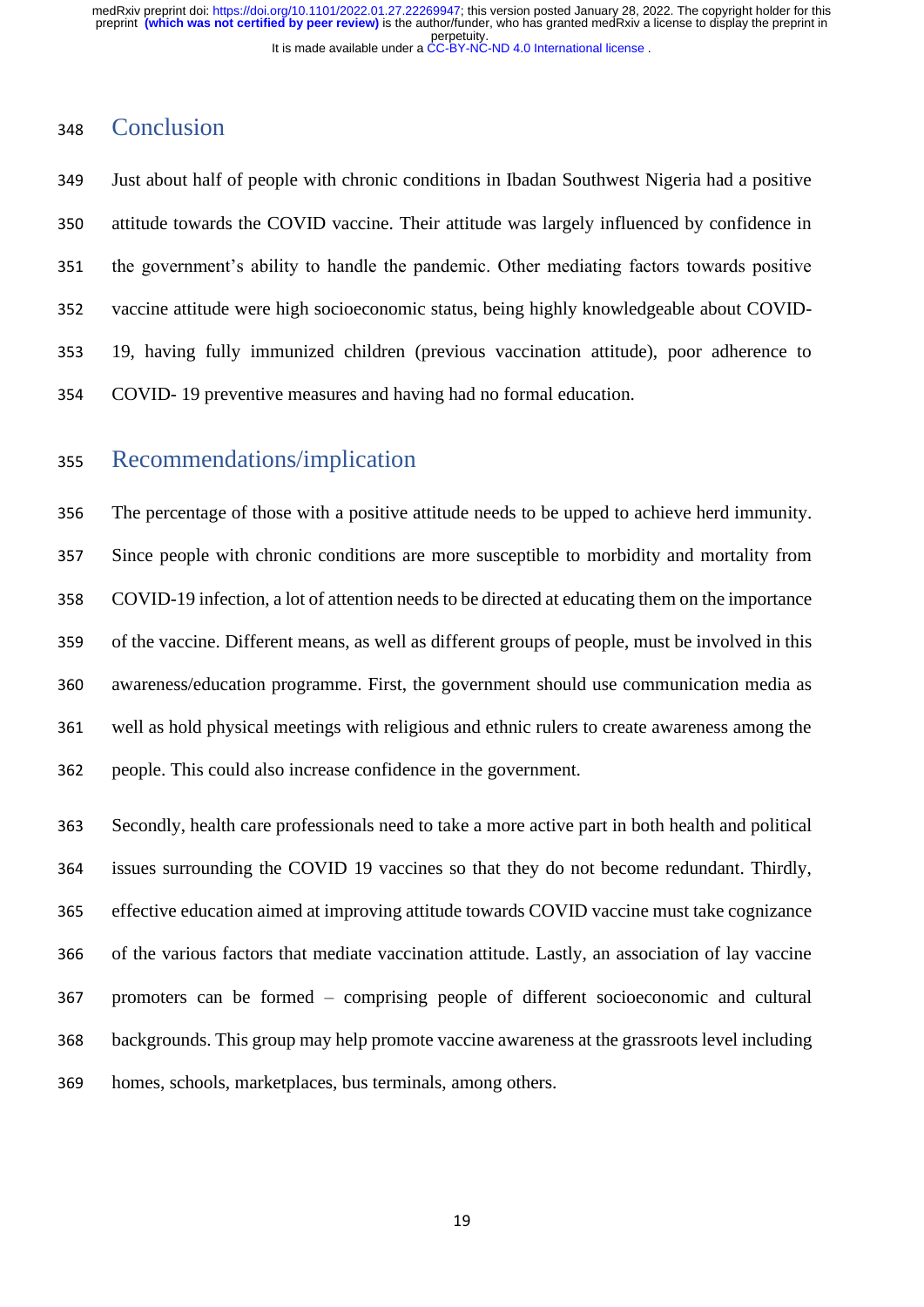perpetuity. preprint **(which was not certified by peer review)** is the author/funder, who has granted medRxiv a license to display the preprint in medRxiv preprint doi: [https://doi.org/10.1101/2022.01.27.22269947;](https://doi.org/10.1101/2022.01.27.22269947) this version posted January 28, 2022. The copyright holder for this

It is made available under a [CC-BY-NC-ND 4.0 International license](http://creativecommons.org/licenses/by-nc-nd/4.0/) .

# Suggestions for further study

A qualitative study on the reason for poor vaccine attitude or vaccine hesitancy.

### Acknowledgments

- Authors are grateful to the Nursing and medical staff of the medical outpatient clinic of the
- University College Hospital, Ibadan for their assistance in participant recruitment.

#### References

- 1. Kwok KO, Li KK, WEI WI, Tang A, Wong SYS, Lee SS. Influenza vaccine uptake, COVID-19 vaccination intention and vaccine hesitancy among nurses: A survey. International Journal of Nursing Studies. 2021;114.
- 2. Thunström L, Newbold SC, Finnoff D, Ashworth M, Shogren JF. The Benefits and Costs of Using Social Distancing to Flatten the Curve for COVID-19. Journal of Benefit-Cost Analysis. 2020;11(2):179–95.
- 3. Hussein NR, Naqid IA, Saleem ZSM, Almizori LA, Musa DH, Ibrahim N. A sharp increase in the number of COVID-19 cases and case fatality rates after lifting the lockdown in Kurdistan region of Iraq. Annals of Medicine and Surgery [Internet]. 2020;57(June):140–2. Available from: https://doi.org/10.1016/j.amsu.2020.07.030
- 4. Ohia C, Bakarey AS, Ahmad T. COVID-19 and Nigeria: putting the realities in context. International Journal of Infectious Diseases [Internet]. 2020; 95:279–81. Available from: https://doi.org/10.1016/j.ijid.2020.04.062
- 5. Latkin CA, Dayton L, Yi G, Konstantopoulos A, Boodram B. Trust in a COVID-19 vaccine in the U.S.: A social-ecological perspective. Social Science and Medicine. 2021;270(January).
- 6. Ritchie H, Mathieu E, Rodés-Guirao L, Appel C, Giattino C, Ortiz-Ospina E, et al. Coronavirus (COVID-19) Vaccinations [Internet]. 2021 [cited 2021 Feb 15]. Available from: https://ourworldindata.org/covid-vaccinations#citation
- 7. de Figueiredo A, Simas C, Karafillakis E, Paterson P, Larson HJ, Dariya B, et al. Mapping global trends in vaccine confidence and investigating barriers to vaccine uptake: a large-scale retrospective temporal modelling study. The Lancet [Internet]. 2020;396(10255):898–908. Available from: http://dx.doi.org/10.1016/S0140- 6736(20)31558-0
- 8. Dubé E, Gagnon D, Ouakki M, Bettinger JA, Guay M, Halperin S, et al. Understanding vaccine hesitancy in Canada: Results of a consultation study by the Canadian Immunization Research Network. PLoS ONE. 2016;11(6):1–16.
- 9. Fisher KA, Bloomstone SJ, Walder J, Crawford S, Fouayzi H, Mazor KM. Attitudes Toward a Potential SARS-CoV-2 Vaccine: A Survey of U.S. Adults. Vol. 173, Annals of internal medicine. 2020. p. 964–73.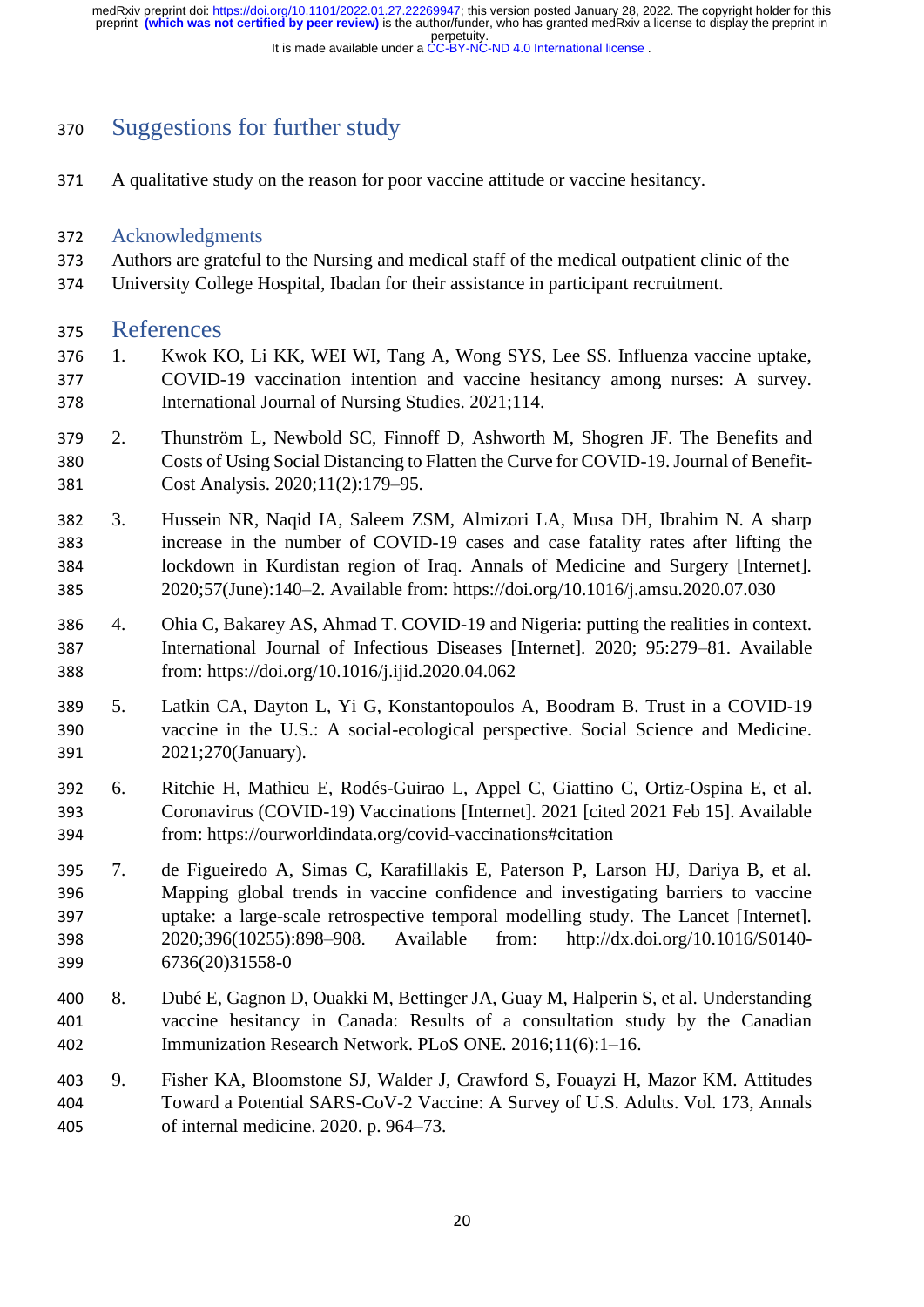10. Paul E, Steptoe A, Fancourt D. Attitudes towards vaccines and intention to vaccinate against COVID-19: Implications for public health communications. The Lancet Regional Health - Europe. 2021; 1:100012.

- 11. Reiter PL, Pennell ML, Katz ML. Acceptability of a COVID-19 vaccine among adults in the United States: How many people would get vaccinated? Vol. 38, Vaccine. 2020. p. 6500–7.
- 12. Su Z, Wen J, Abbas J, McDonnell D, Cheshmehzangi A, Li X, et al. A race for a better understanding of COVID-19 vaccine non-adopters. Brain, Behavior, & Immunity - Health. 2020;9(September):100159.
- 13. OMS OM de la S. WHO SAGE values framework for the allocation and prioritization of COVID-19 vaccination. WhoCom [Internet]. 2020;(September):1–13. Available from: https://apps.who.int/iris/bitstream/handle/10665/334299/WHO-2019-nCoV-SAGE\_Framework-Allocation\_and\_prioritization-2020.1-eng.pdf
- 14. Ko JY, Danielson ML, Town M, Derado G, Greenlund KJ, Kirley PD, et al. Risk Factors for Coronavirus Disease 2019 (COVID-19)–Associated Hospitalization: COVID-19– Associated Hospitalization Surveillance Network and Behavioral Risk Factor Surveillance System. Clinical Infectious Diseases. 2020;2019(Xx Xxxx):1–9.
- 15. Caballero AE, Ceriello A, Misra A, Aschner P, McDonnell ME, Hassanein M, et al. COVID-19 in people living with diabetes: An international consensus. Vol. 34, Journal of Diabetes and its Complications. 2020.
- 16. Anjorin AA. More Preparedness on Coronavirus Disease-2019 (COVID-19) in Nigeria. Pan African Journal of Life Sciences. 2020;4(1):13–6.
- 17. Taye GM, Bose L, Beressa TB, Tefera GM, Mosisa B, Dinsa H, et al. COVID-19 knowledge, attitudes, and prevention practices among people with hypertension and diabetes mellitus attending public health facilities in Ambo, Ethiopia. Infection and Drug Resistance. 2020; 13:4203–14.
- 18. Sataloff RT, Johns MM, Kost KM. DHS Comparative Reports. 2004.
- 19. Martin LR, Petrie KJ. Understanding the Dimensions of Anti-Vaccination Attitudes: The Vaccination Attitudes Examination (VAX) Scale. Annals of Behavioral Medicine. 2017;51(5):652–60.
- 20. Riccò M, Vezzosi L, Gualerzi G, Bragazzi NL, Balzarini F. Pertussis immunization in healthcare workers working in pediatric settings: Knowledge, attitudes and practices (KAP) of occupational physicians. Preliminary results from a web-based survey (2017). Vol. 61, Journal of Preventive Medicine and Hygiene. Pacini Editore S.p.A.; 2020. p. E66–75.
- 21. Adejumo OA, Ogundele OA, Madubuko CR, Oluwafemi RO, Okoye OC, Okonkwo KC, et al. Perceptions of the COVID-19 vaccine and willingness to receive vaccination among health workers in Nigeria. Osong Public Health and Research Perspectives. 2021;12(4):236–43.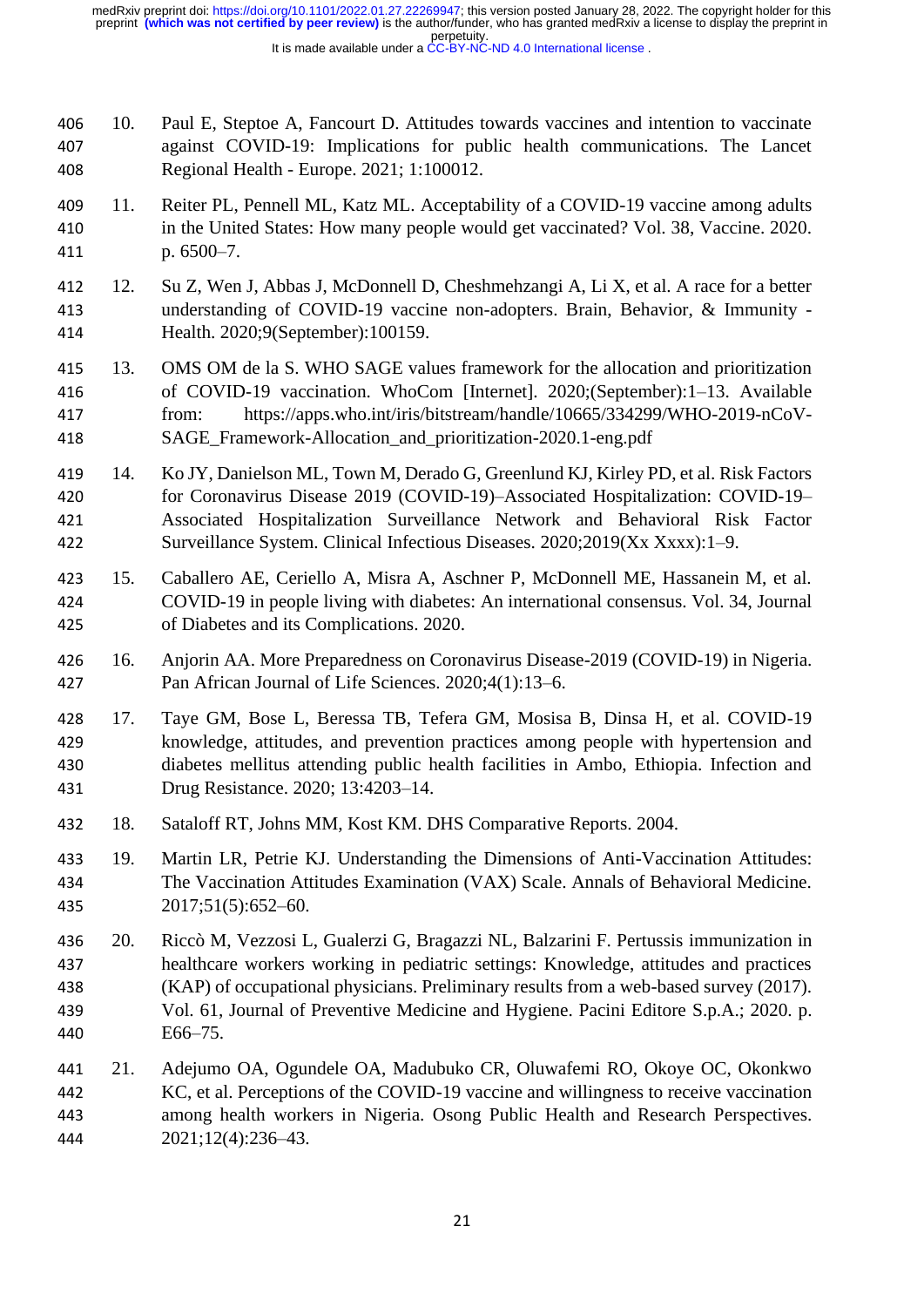22. Josiah B, Kantaris M. Perception of Covid-19 and Acceptance of Vaccination in Delta State Nigeria [Internet]. Vol. 21, The Nigerian Health Journal. 2021 [cited 2021 Dec 20]. p. 60–86. Available from: http://www.tnhjph.com/index.php/tnhj/article/view/510

- 23. Uzochukwu IC, Eleje GU, Nwankwo CH, Chukwuma GO, Uzuke CA, Uzochukwu CE, et al. COVID-19 vaccine hesitancy among staff and students in a Nigerian tertiary educational institution. Therapeutic Advances in Infectious Disease. 2021;8.
- 24. Mannan KA, Farhana KM. Knowledge, Attitude and Acceptance of a COVID-19 Vaccine: A Global Cross-Sectional Study. SSRN Electronic Journal. 2021;6(4).
- 25. Acheampong T, Akorsikumah EA, Osae-Kwapong J, Khalid M, Appiah A, Amuasi JH. Examining Vaccine Hesitancy in Sub-Saharan Africa: A Survey of the Knowledge and Attitudes among Adults to Receive COVID-19 Vaccines in Ghana. Vaccines [Internet]. 2021 Jul 22 [cited 2021 Dec 8];9(8):814. Available from: https://www.mdpi.com/2076- 393X/9/8/814
- 26. Sallam M. COVID-19 Vaccine Hesitancy Worldwide: A Concise Systematic Review of Vaccine Acceptance Rates. Vaccines [Internet]. 2021;9(2):160. Available from: https://www.mdpi.com/2076-393X/9/2/160
- 27. Pogue K, Jensen JL, Stancil CK, Ferguson DG, Hughes SJ, Mello EJ, et al. Influences on attitudes regarding potential covid‐19 vaccination in the United States. Vaccines. 2020;8(4):1–14.
- 28. Jamison A and VSFreimuthJAM, QSC, & FVS (2019). "You don't trust a government vaccine": N of institutional trust and influenza vaccination among AA and white adults., 221, 87-94., Quinn S, Freimuth V. Narratives of institutional trust and influenza vaccination among African American and white adults. Social Science & Medicine. 2019; 221:87–94.
- 29. Murphy H, Wadham C, Hassler‐Hurst J. Randomized trial of a diabetes self‐ management education and family teamwork intervention in adolescents with Type 1 diabetes. Diabetic [Internet]. 2012 [cited 2016 Jun 2]; Available from: http://onlinelibrary.wiley.com/doi/10.1111/j.1464-5491.2012.03683.x/full
- 30. Trent M, Seale H, Chughtai AA, Salmon D, MacIntyre CR. Trust in government, intention to vaccinate and COVID-19 vaccine hesitancy: A comparative survey of five large cities in the United States, United Kingdom, and Australia. Vaccine. 2021.
- 31. Schernhammer E, Weitzer J, Laubichler MD, Birmann BM, Bertau M, Zenk L, et al. Correlates of COVID-19 vaccine hesitancy in Austria: trust and the government. Journal of Public Health. 2021;1–11.
- 32. Soares P, Rocha JV, Moniz M, Gama A, Laires PA, Pedro AR, et al. Factors associated with COVID-19 vaccine hesitancy. Vaccines. 2021;9(3):1–14.
- 33. Park HK, Ham JH, Jang DH, Lee JY, Jang WM. Political ideologies, government trust, and covid-19 vaccine hesitancy in south korea: A cross-sectional survey. International Journal of Environmental Research and Public Health. 2021;18(20).